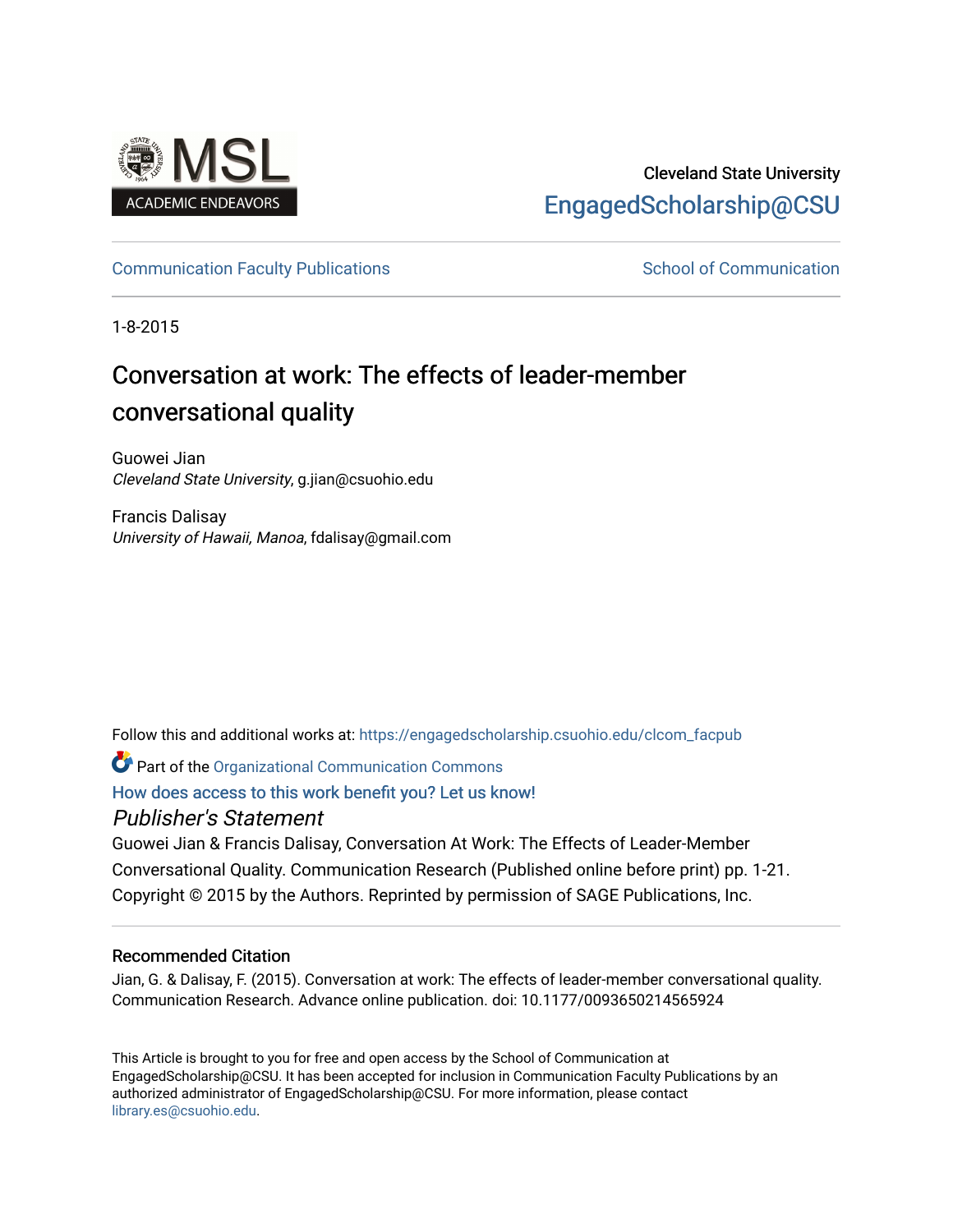**Does Culture Matter? An Examination of the Association of Immigrants' Acculturation With Workplace Relationship Quality**

## **Guowei lian**

#### **Abstract**

In spite of immigrants' growing role in the workforce of the United States and other developed countries, organizational communication research about the experience of immigrant employees in the host culture is still very limited. Drawing on the bidimensional acculturation theory, the purpose of this study was to investigate the association of acculturation of immigrant employees with three types of workplace relationships: leader–member exchange (LMX), coworker, and mentoring relationship. Based on a survey of immigrant employees in a U.S. Midwestern city, the study reveals that the two dimensions of acculturation, adjustment to one's host culture and retention of one's original culture, are differentially related to the three types of workplace relationships. Both theoretical and practical implications of these findings are discussed in the study.

#### **Corresponding Author:**

Guowei Jian, School of Communication, Cleveland State University, 2121 Euclid Ave. MU 247, Cleveland, OH 44115-2214, USA Email: g.jian@csuohio.edu

<sup>&</sup>lt;sup>1</sup> Cleveland State University, Cleveland, OH, USA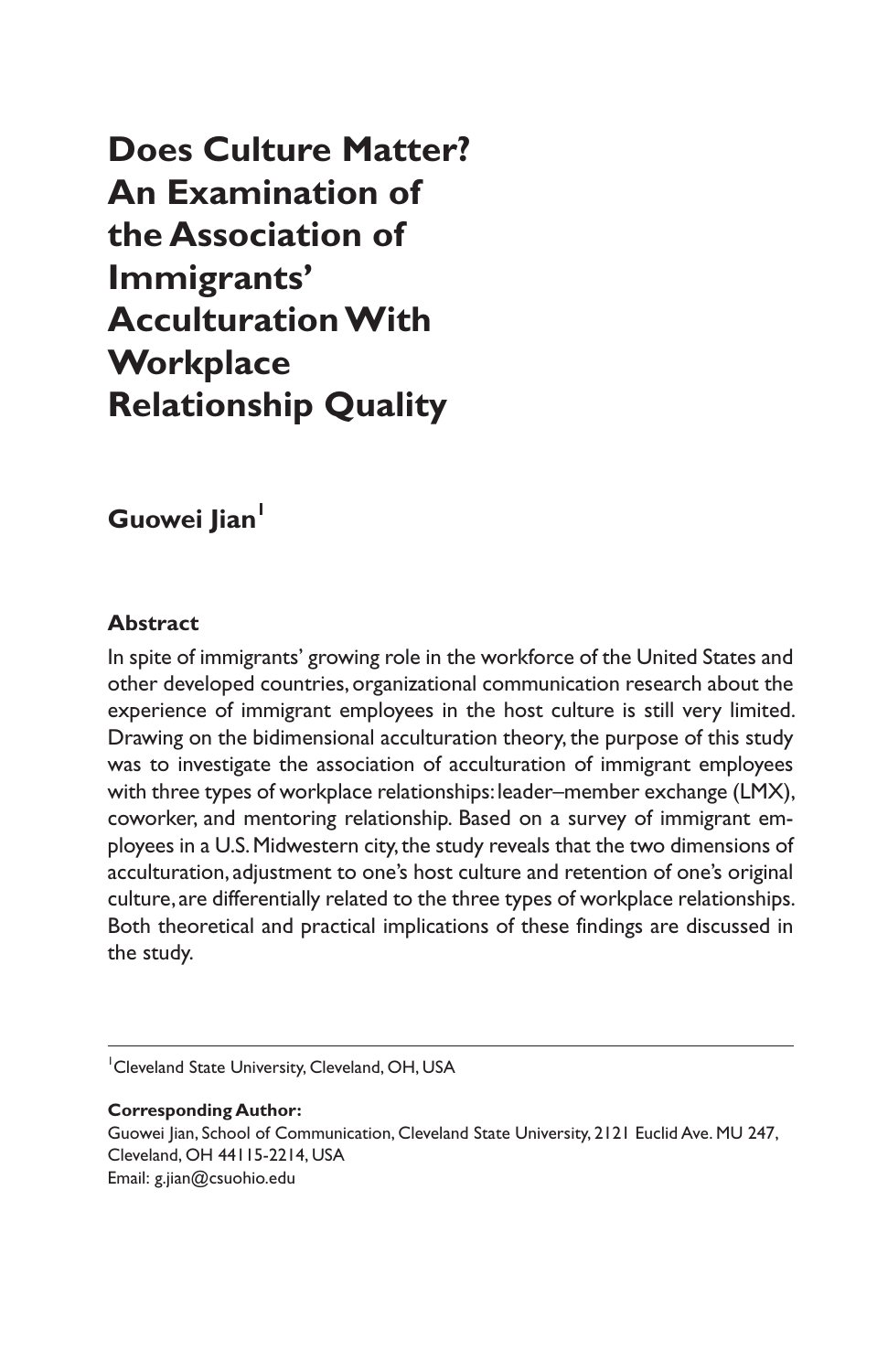#### **Keywords**

acculturation, leader–member exchange, LMX, mentor, coworker relationship, socialization, immigration, immigrant, organizational communication

Recent *Census Bureau* statistics indicate that immigration to the United States continues at its record level with an average of nearly a million new immigrants a year from 2000 to 2007, surpassing the last surge of immigration over a hundred years ago (Camarota, 2007). Results of the *Current Population Survey* (Bureau of Labor Statistics, 2009) show that in 2008, foreign-born workers accounted for 15.6% of the jobs among all occupations ranging from low-skilled and low-paid jobs, such as building, cleaning, and maintenance jobs (34.3%), to high-skilled and high-paid professional jobs, such as computer (22.4%), health care practitioners (14%), and architecture and engineering (15.6%). In spite of immigrants' growing role in the U.S. workforce, communication research about the work experience of immigrant employees in the host culture is still very limited.

One of the most significant challenges facing immigrants is acculturation (Berry, 1994; 1997; Kim, 2001, 2005). Researchers in other fields have linked acculturation to immigrants' health (e.g., Arcia, Skinner, Bailey, & Correa, 2001; Salant & Lauderdale, 2003), consumer behavior and marketing (e.g., Ownbey & Horridge, 1997), and media use (e.g., Lee & Tse, 1994). Extending our understanding about acculturation and its correlates, this study investigates the association of acculturation of immigrant employees with their organizational socialization (Jablin, 2001), specifically, with the workplace relationships they develop with their leaders, coworkers, and mentors.

The study makes contributions at both conceptual and practical levels. Conceptually, it brings into theoretical focus an area that deserves much needed scholarly attention. In spite of the fact that work has been one of the primary reasons a growing number of immigrants enter the United States and that acculturation is a central process that immigrants go through, how acculturation plays out in association with work relationship has been largely undertheorized. The theoretical linkage proposed in this investigation innovatively bridges acculturation theories with organizational communication research. The exploratory findings have the potential to stimulate greater theoretical interest and efforts in this area in the future. At the practical level, managers could use the findings as tentative guidelines in counseling and helping the increasingly diverse immigrant workforce. Immigrants may find the research outcomes to be practical self-knowledge toward better understanding and conducting their own relationship development at work.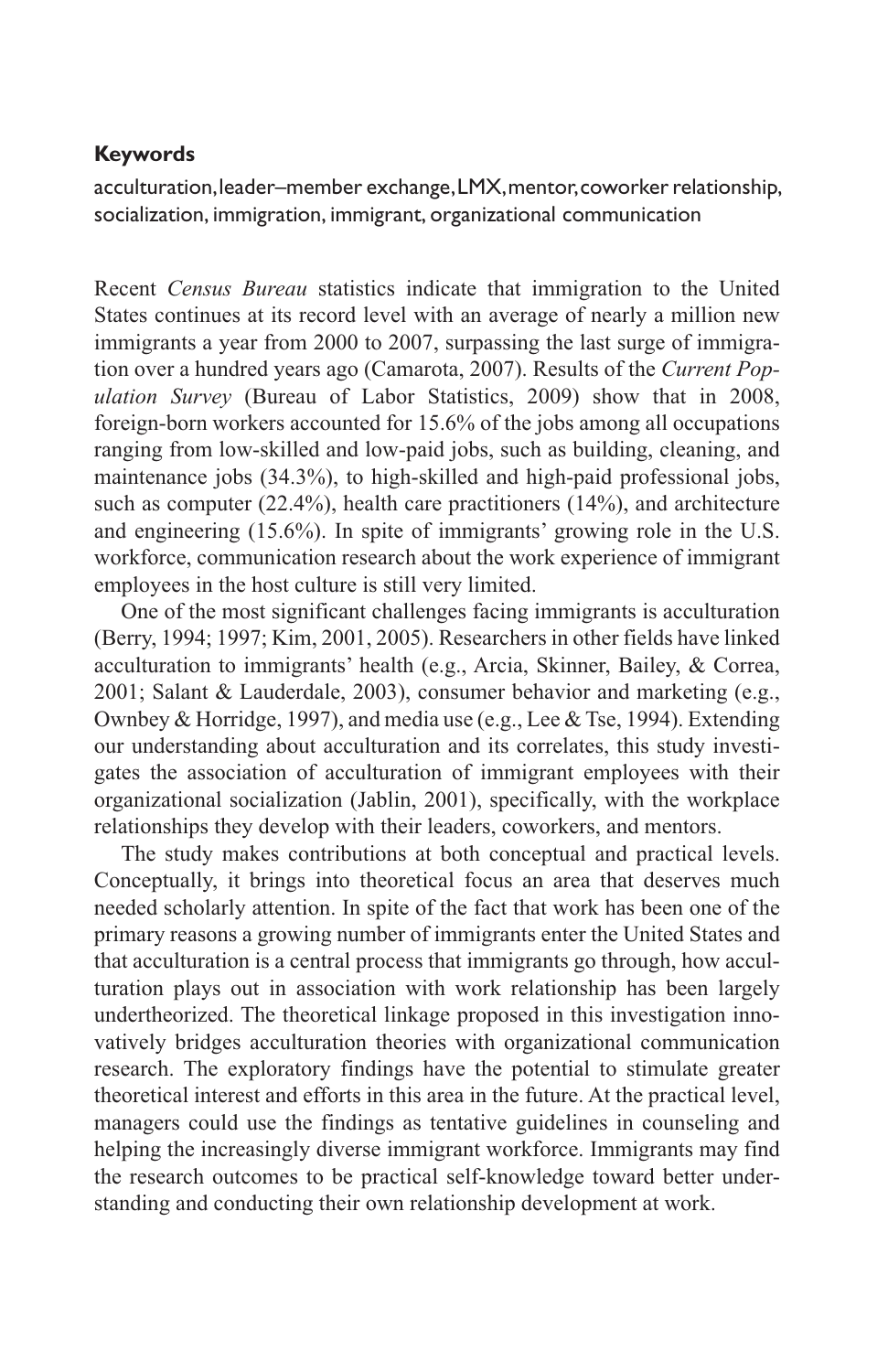This article first reviews the literature on acculturation and introduces a conceptual framework to be used in the rest of the study. The following section conceptualizes work relationships and establishes the theoretical connection between acculturation and workplace relationship development. The article then presents the methods of data collection, data analysis, and results, followed by a discussion of the findings and their implications for both theory and practice.

## **Acculturation of Immigrant Employees**

Acculturation refers to a process in which individuals experience cultural change when interacting with and adapting to another distinct culture (Berry, 1994, 1997). A theoretical perspective toward acculturation that is gaining wider acceptance and adopted in the present study is a bilevel or bidimensional model (Berry, 1994; Mendoza, 1989). According to Berry (1994), acculturation takes place along two dimensions. One dimension refers to the degree to which immigrants adjust to the host culture while the other is the degree to which they adhere to their original culture. The two dimensions are conceptualized as orthogonal. The combination of these two dimensions results in four modes of acculturation: assimilation, integration, separation, and marginalization. Assimilation is the result of high level acceptance of host culture and low level adherence to their original culture. Integration is also known as a bicultural mode in which individuals acquire high levels of host cultural characteristics and equally high levels of their own cultural traits. Separation refers to the situation where individuals strongly adhere to their original culture and obtain low levels of host cultural characteristics. Finally, marginalization, also known as alienation, is a state in which individuals cannot reconcile the conflicts and inconsistencies between the host culture and their original culture and feel alienated from both.

Although acculturation as a significant life-changing process has been extensively investigated in relation to mental health and counseling (e.g., Arcia et al., 2001; Salant & Lauderdale, 2003), marketing (e.g., Ownbey & Horridge, 1997), and mass media (e.g., Lee & Tse, 1994), its association with workplace behavior has only begun to receive some scholarly attention in recent years. For instance, a study by Alkhazraji, Gardner, Martin, and Paolillo (1997) of Muslim employees in the United States indicated that both willingness to accept U.S. national culture and retention of their original culture are positively associated with their acceptance of the U.S. work culture. In a recent study among Asian American employees, Leong (2001) found that acculturation was positively related to job satisfaction and supervisors' performance ratings and negatively associated with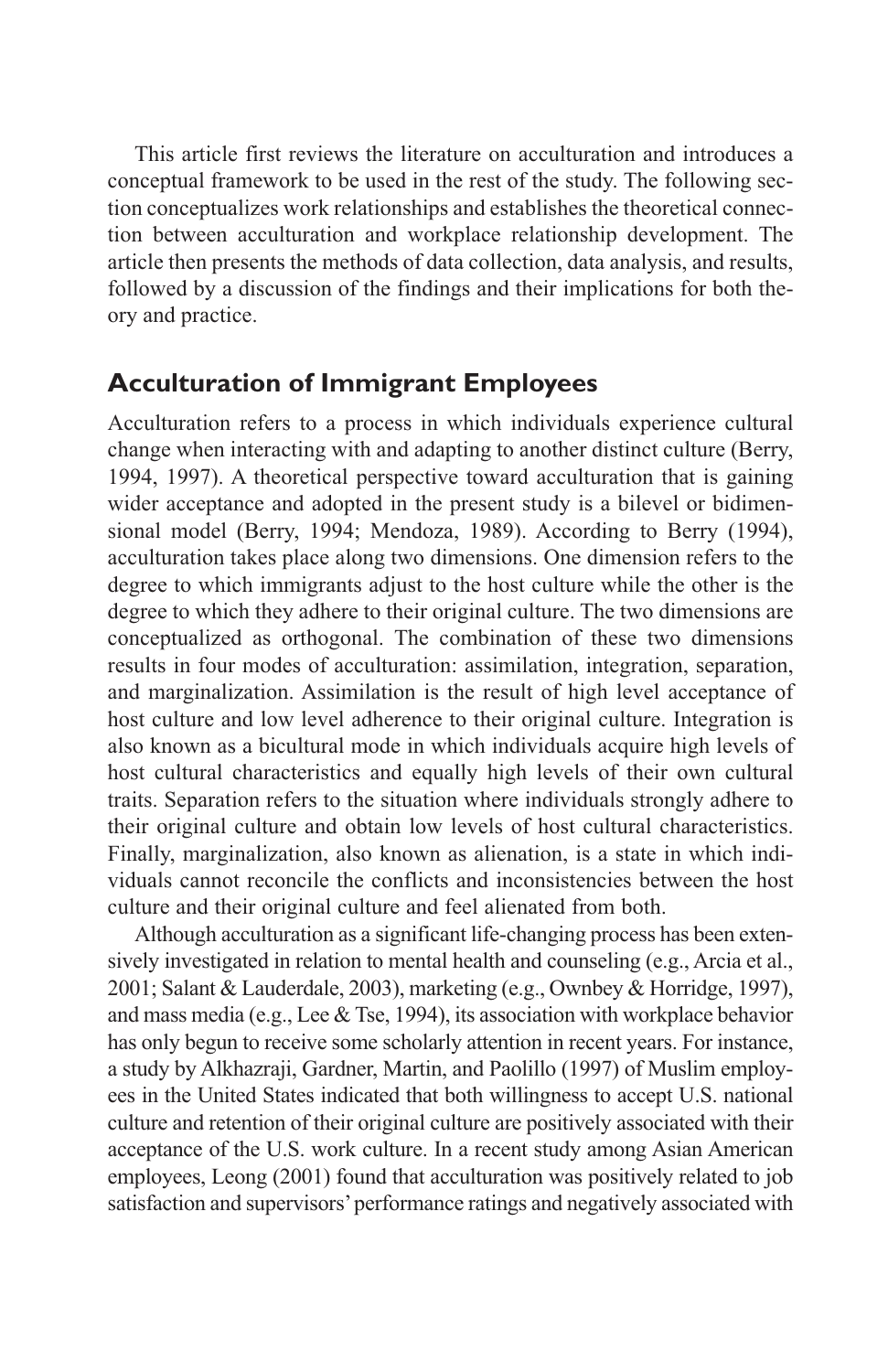occupational stress and strain. Leong's (2001) study implies that employees in the separational mode of acculturation are more likely to experience career adjustment problems than those in the assimilation or integration modes of acculturation. Amason, Allen, and Holmes (1999) studied the relationship between acculturation and social support in a workplace comprised of Hispanic and Anglo-American employees. Their study found significant negative association between Hispanics' acculturation stress and the social support with personal problems that Hispanics receive from their Anglo-American coworkers. In sum, these initial empirical findings suggest a potentially significant association of acculturation with organizational experiences and outcomes of immigrant employees.

The particular theoretical linkage between the acculturative process and workplace relationship has been only briefly suggested in Kim's (2001, 2005) integrative theory of cultural adaptation. The theory posits six dimensions that ultimately influence an individual's "intercultural transformation" (Kim, 2005, p. 393), including the host interpersonal communication process dimension, which encompasses interactions taking place in the workplace. Because her theory aims to articulate a general framework of cultural transformation that encompasses both interpersonal and mass communication processes, what await further substantial development are more detailed theoretical accounts on how acculturation takes place in relation to interpersonal relationships in the workplace. This study takes the initial step in this direction. The following section will conceptualize workplace relationships and provide theoretical rationale on the association between acculturation and workplace relationships.

## **Acculturation and Workplace Relationships**

This study conceptualizes workplace relationships as constituted by three types of interpersonal contacts: leader–member relationship, coworker or peer relationship, and mentoring relationship. The remainder of this section will briefly review literature on each of these relationships and conceptualize its association with acculturation, followed by several research questions.

## *Acculturation and Leader–Member Relationship*

The theory of Leader–member exchange (LMX) has been an influential framework in understanding leader–member relationship (Sias, 2009). Research of LMX focuses on the dyadic relationship. It is argued that leaders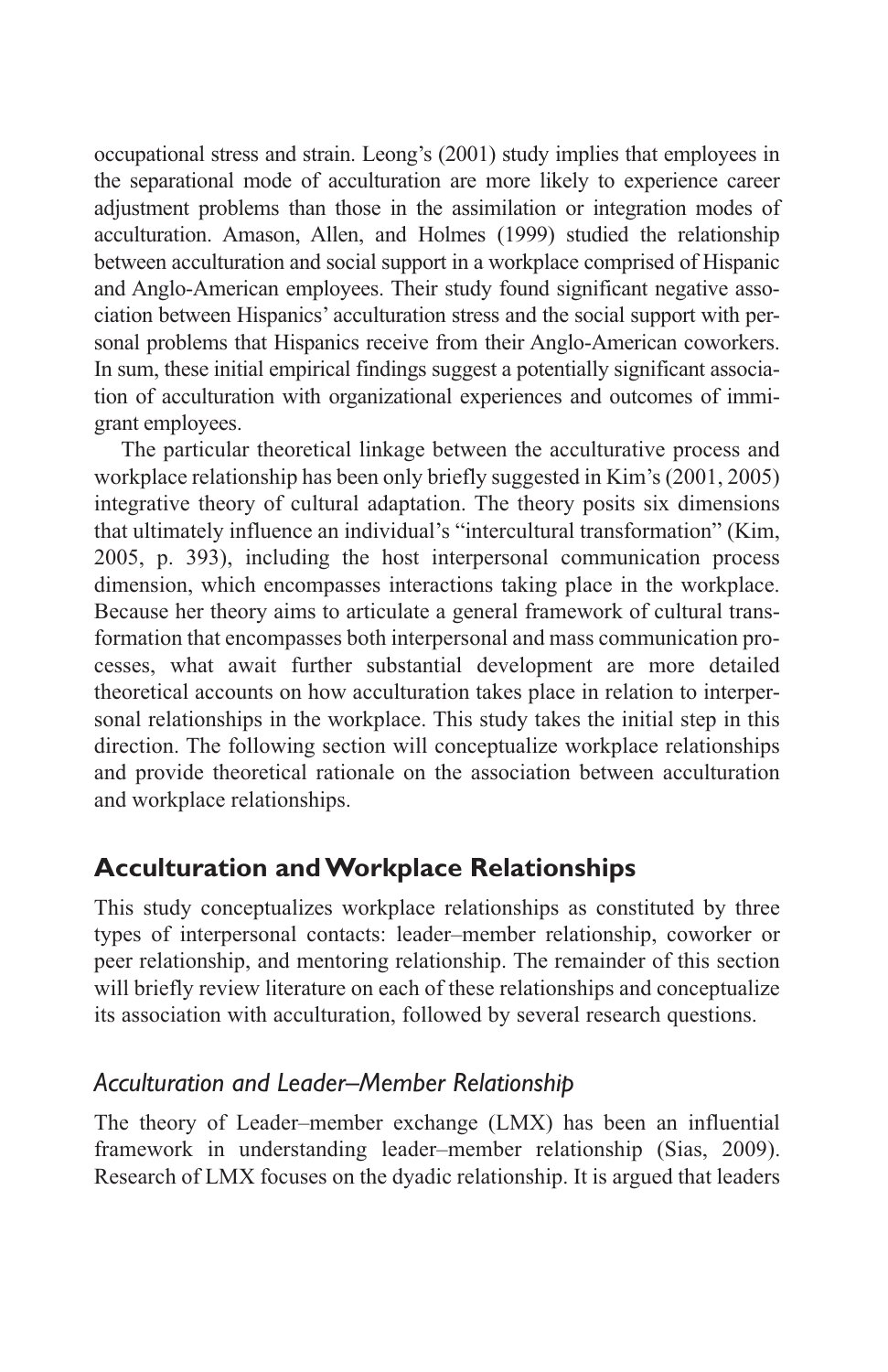develop differential relationships with different members in the course of having task-related and relational exchanges (Graen & Uhl-Bien, 1995; Fairhurst, 2001, 2007). High LMXs are marked by such characteristics as mutual trust and respect, higher negotiation latitude, and extra contractual exchange while low quality relationships (low LMXs) demonstrate the opposite. Past research has shown that LMX plays an important role in affecting many organizational outcomes. These outcomes include employee job satisfaction, perceived organizational justice, performance ratings, organizational citizenship behavior, organizational commitment, and turnover intentions (for comprehensive reviews see Gerstner & Day, 1997; Graen & Uhl-Bien, 1995; Liden, Sparrowe, & Wayne, 1997; Llies, Nahrgang, & Morgeson, 2007; Schriesheim, Castro, & Cogliser, 1999). Organizational communication scholars have examined LMX in relation to upward influence tactics (Krone, 1992), discourse practices (Fairhurst, 1993, 2007), and organizational communication satisfaction (Mueller & Lee, 2002) among other communication practices at work.

Recently, research on LMX in cross-cultural contexts and non-U.S. cultural contexts has begun to emerge and suggests that different cultural orientations may be related to LMX. For instance, Law, Wong, Wang, and Wang (2000) compared LMX with the Chinese *guanxi* (relationship) between subordinates and superiors and found significant amount of extraorganizational behaviors in the Chinese leader–member relationship. A recent study by Schyns, Paul, Mohr, and Blank (2005) compared research on LMX from Germany with studies from the U.S. Schyns et al. (2005) suggested that managers from the two countries may value relationships with, and participation from, their employees at different levels.

In spite of our growing understanding about LMX in both the U.S. contexts and other national cultures, much remains to be learned about how LMX functions in an intercultural context where cultural strangers join an organization in a host culture. The congruence theory of LMX (Ashkanasy & O'Connor, 1997; Phillips & Bedeian, 1994) suggests that perceived value, attitudinal, and behavioral similarities would predict higher levels of LMX quality. Fairhurst (2001) suggests that in the development of LMX, "interactional patterns are produced within relationships not only by drawing on private and restricted knowledge but also on shared cultural knowledge (societal and organizational) including that of language" (p. 419). For immigrant employees, attaining the cultural knowledge and values in the host country may help produce the cultural congruence and ultimately influence LMX quality in a positive way. Therefore, it is reasonable to hypothesize that,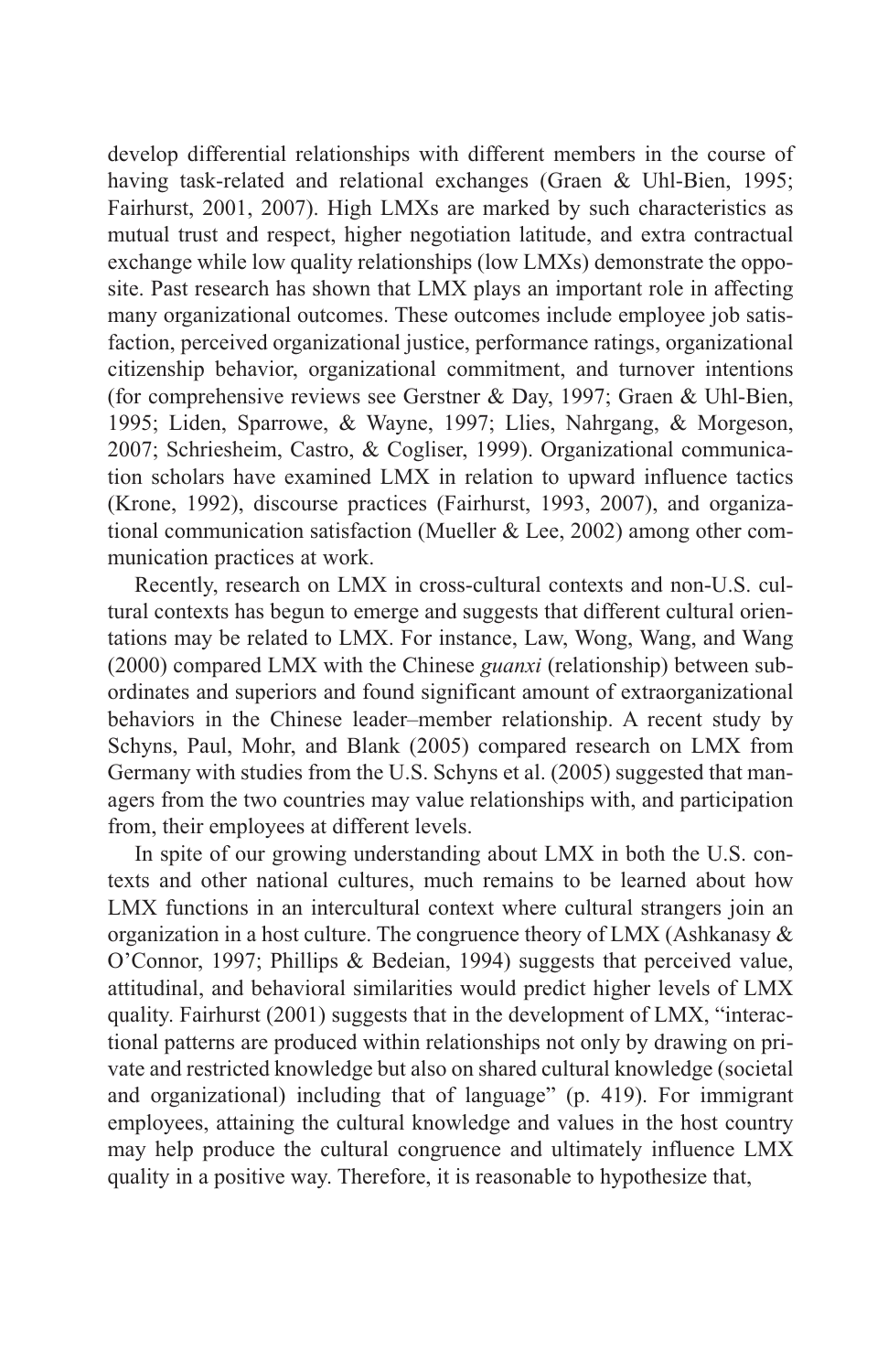*Hypothesis 1 (H1)*: The level of adjustment to the host culture is positively associated with the level of perceived LMX quality.

As the bidimensional model of acculturation states, one's adjustment to the host culture operates in a different dimension from the retention of one's original culture. In other words, the two dimensions are not mutually exclusive. If this is the case, how is retaining one's original culture related to one's perceived LMX quality? In addition, although sociolinguistic studies on code switching (e.g., Arnfast & Jorgensen, 2003; Jan, 2003) suggest that people are capable of strategically alternating linguistic codes based on social contexts, less is known about the potential effects resulting from the potential interaction of the coexisting sets of different cultural values and scripts. Therefore, I propose the following research questions:

*Research Question 1a (RQ1a):* Is the level of retention of one's original culture correlated with his or her perceived LMX quality?

*Research Question 1b (RQ1b):* Do the adjustment to one's host culture and retention of one's original culture interact in predicting his or her perceived LMX quality?

#### *Acculturation and Coworker Relationship*

Coworker relationship refers to a relationship formed among peers in a work organization "who have no formal authority over one another" (Sias, 2009, p. 58). Sherony and Green (2002) indicated that coworker relationships had been largely overlooked in empirical research in comparison to vertical relationships, such as leader–member relationship. Among studies that do focus on coworker relationship, its significance in the workplace has been found to affect various aspects of employee work experience and organizational outcome variables. For instance, in a study of telecommuters in a large telecommunication organization, Golden (2006) revealed that coworker relationship mediates the relationship between the extent of telecommuting and job satisfaction (Golden, 2006). Studies by Leiter and Maslach (1988) and Beehr, Jex, Stacy, and Murray (2000) found significant impact of coworker relationships on employee stress and burnout. In addition, Sherony and Green (2002) studied 110 coworker dyads and revealed that higher variance in coworker relationship quality is associated with lower organizational commitment. The association between coworker relationship and organizational commitment was also supported by Leiter and Maslach (1988) in their study of hospital staff.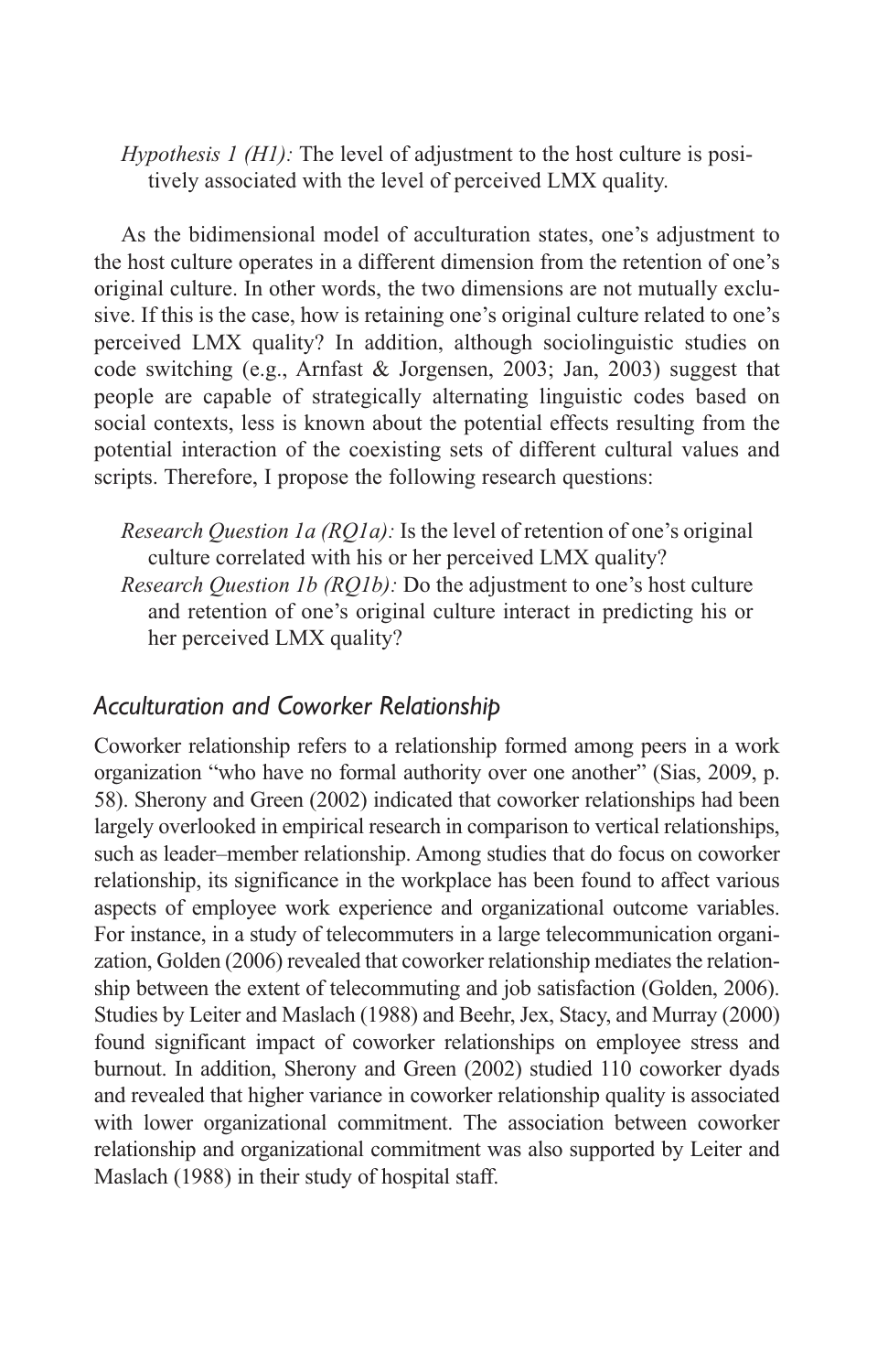The importance of coworker relationship, as shown above, demands further research that identifies antecedents and processes that influence coworker relationship development. This study argues that acculturation is one of the processes that may exert such influence on the coworker relationships of immigrant employees. There has been research that largely focused on the demographic similarities or dissimilarities and their effects on coworker relationships (e.g., Chattopadhyay, 1999; Liao, Joshi, & Chuang, 2004). Drawing on social identity theory (Tajfel & Turner, 1986), this line of research argues that demographic similarities will directly or indirectly lead to positive relationship outcomes. However, in the case of immigrant employees, although they may share the same ethnic identity, the level of adjusting to the host culture, as well as the level of retaining their original culture, varies. If the ethnic diversity of organizations is held constant, it is worth questioning whether the variation in acculturation has varying association with perceived coworker relationship quality. Hence, I propose the second research question:

*Research Question 2 (RQ2):* What is the relationship between acculturation of immigrant employees and their perceived coworker relationship?

#### *Acculturation and Mentoring Relationship*

A mentoring relationship is one in which an employee senior in rank and/or experience offers a new or junior employee with both career-related (Allen, Eby, Poteet, Lentz, & Lima, 2004) and social-psychological advice and assistance (Hezlett & Gibson, 2005; Kram, 1985; Wanberg, Welsh, & Hezlett, 2003). As with research on LMX and coworker relationships, research has shown that the mentoring relationship is a significant relationship factor that is associated with employee development (Allen et al., 2004) and other organizational outcomes, such as organizational commitment and turnover (e.g., Payne & Huffman, 2005; Phornprapha & Chansrichawla, 2007) and organizational learning and knowledge creation (e.g., Bryant, 2005).

To understand what factors predict high quality mentoring relationship, research has examined several variables including both organizational and personal attributes. For instance, Hegstad and Wentling (2005) found that organizational factors, such as top management support and involvement, open work space, and multichannel communication, tend to produce more effective mentoring results. Other scholars have examined the effects of personal attributes, especially race and gender, on mentoring relationship and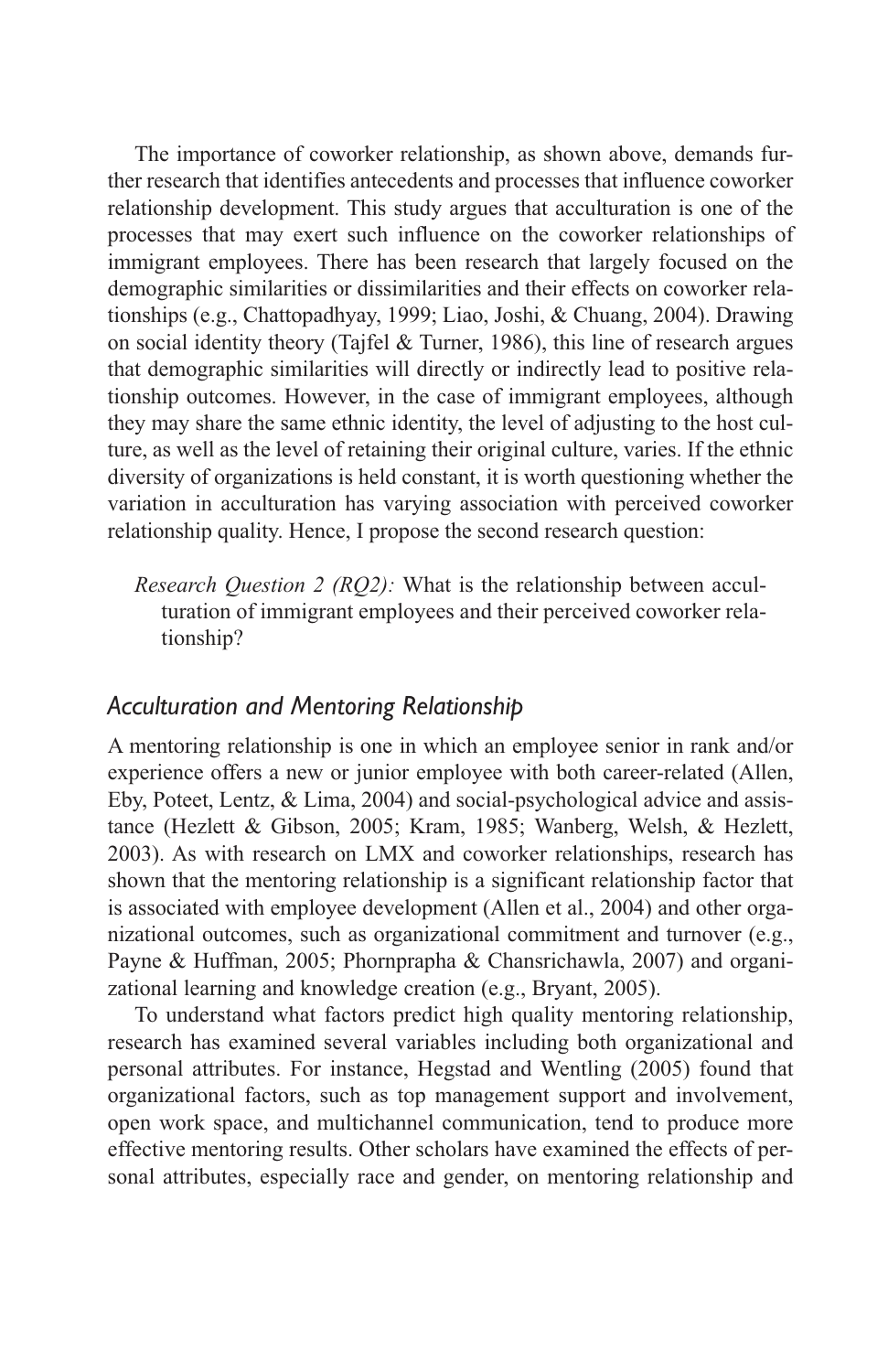effects. However, as Wanberg et al. (2003) indicated, the findings with regard to these factors are far from being conclusive.

A few studies of mentoring relationships in non-U.S. cultures suggest that cultural differences and adaptation could be associated with mentoring relationship outcomes. For instance, Bozionelos and Wang (2006) investigated the association of mentoring and protégés' career success in the Chinese workplace. Their study revealed that mentoring is far more prevalent in the Chinese workplace than in the Anglo-Saxon workplace but is not tied directly to extrinsic career success of the protégés. Most importantly, their study suggests that mentoring be an integral part of the Chinese culture. Another recent study by Manwa and Manwa (2007) examined mentoring in African organizations and concluded that mentoring in African countries tends to be more communal and based on informal networks than in the western countries and that mentoring relationships are prohibited from crossing gender or racial lines. The implication about the connection between national culture and mentoring is a significant one because it suggests that immigrant employees may bring different cultural expectations about mentoring to the workplace in the host culture and that, depending on the acculturation levels employees attain, their perceived mentoring relationship quality may well be different. Therefore, I propose the following research question:

*Research Question 3 (RQ3):* What is the relationship between acculturation of immigrant employees and their perceived mentoring relationship quality?

## **Method**

#### *Data Collection and Participants*

The study adopted a network sampling method (Granovetter, 1976; Schrodt & Afifi, 2007) due to the difficulty in reaching immigrant employees through other channels. Both graduate and undergraduate students enrolled in classes of the author's university were asked to identify through their own personal networks two first- or second-generation immigrants currently working in U.S. organizations for at least 6 months. First generation is defined as people born in a country of origin other than the United States and second generation as those born in the United States but with either parent born in a country other than the United States. (Husted, Nielson, Rosholm, & Smith, 2001; Ordovensky & Hagy, 1998). The first and second generations of immigrants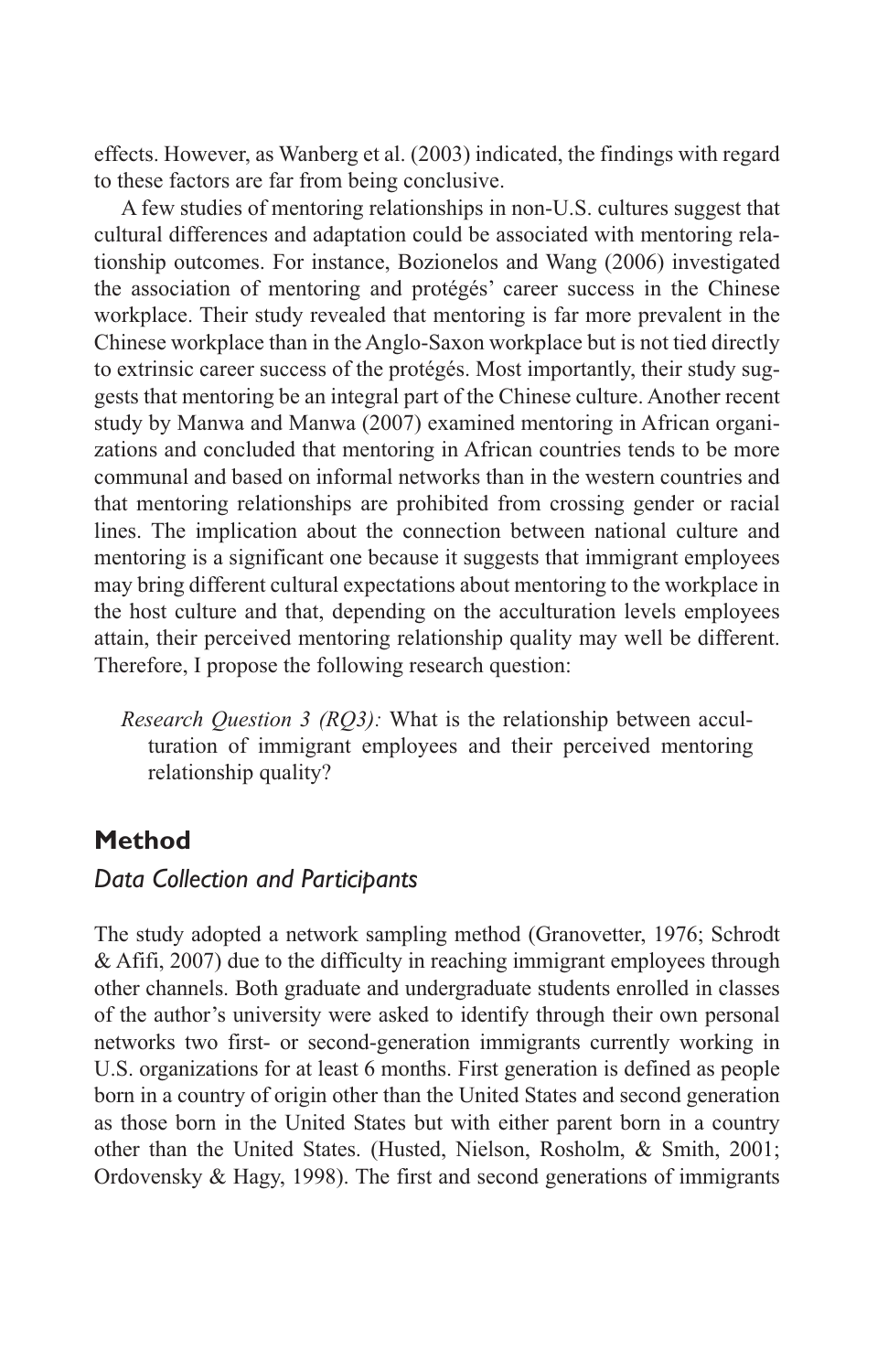were included because the second generation of immigrants continue to report experience of acculturation stress (Roysircai-Sodowsky & Maestas, 2000).

A paper questionnaire was delivered and collected by students with the reward of extra credits. The questionnaire was presented in English. A total of 500 surveys were disseminated and 255 returned with a response rate of 51%. Students were asked to submit survey participants' phone numbers for verification purpose only. To ensure anonymity, their phone numbers were documented separately from their questionnaires. To verify participation, the author's research assistant randomly selected and called 20% of survey participants ( $N = 51$ ), among whom 49 were confirmed and two could not be reached and were eliminated from the sample. A question in the survey asked participants to report whether they were first, second, or third generation (and beyond) generation immigrants. After eliminating participants who were not first or second generation, a total of 235 usable surveys were retained for statistical analysis.

Among the participants, 45% were males and 55% females. The average age was 34 years old ranging from 18 to 71 and the average organizational tenure was 5.28 years. In addition, 42% of participants worked in organizations of fewer than 100 people, 21% in organizations with 100 to 500 employees, and 37% in organizations with more than 500 employees. Participants work in a wide variety of industries, including health services (14%), retail and wholesale (14%), professional services (13%), educational institutions (12%), leisure and hospitality (12%), manufacturing (10%), banking and finance  $(5\%)$ , government agency  $(4\%)$ , transportation  $(3\%)$ , and others (13%). Participants occupied various organizational ranks with 48% at the junior level, 22% at lower management level, 20% at middle management level, and 10% from upper management. As to their countries of origin, 48.7% of participants came from Europe with a majority from Eastern European countries, 19.6% from Asia, 14.8% from Central and South America and Caribbean countries, 10% from the Middle East, 6.5% from Africa, and less than 1% claiming more than one origin.

#### *Survey Instruments*

*Acculturation*. A 10-item acculturation instrument was adopted from Alkhazraji et al. (1997) to measure the two dimensions of acculturation: adjusting to the American culture (AAC) and retaining one's original culture (ROC). The scale includes such items as "I try to interact with American people" and "I try to convince Americans of the strength of my culture." Participants responded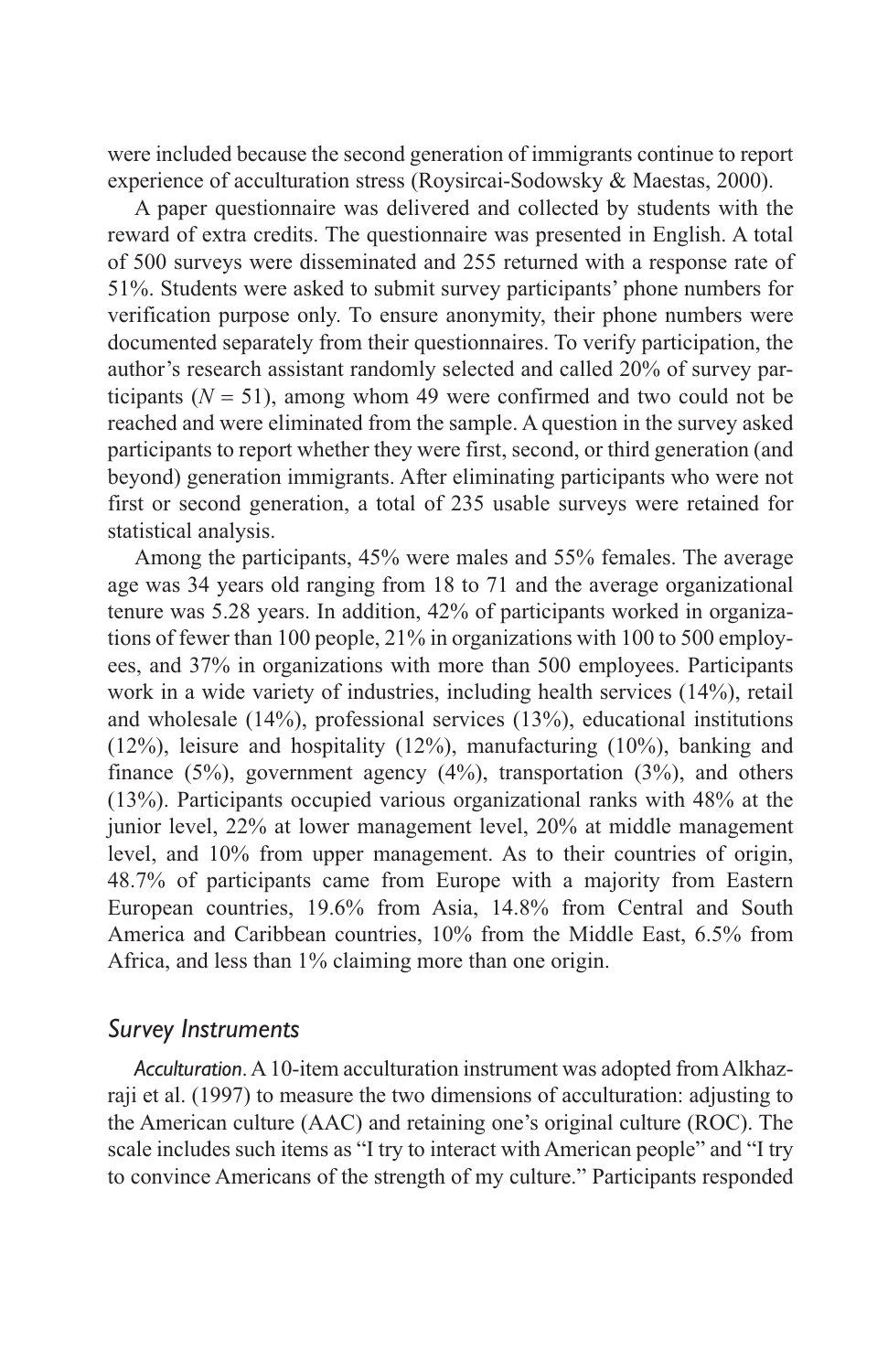on a 5-point scale from 1 (*not at al*) to 5 (*very much*), indicating to what extent they behaved in the manner as described in each item.

*LMX*. A seven-item measure of LMX known as LMX7 was adopted in this study. Although multiple measurement instruments exist for LMX, a metaanalysis of LMX studies by Gerstner and Day (1997) suggests that LMX7 offers "the soundest psychometric properties of all available LMX measures" (p. 836). A sample item from the instrument is "Regardless of how much formal authority he/she has built into his/her position, what are the chances that your leader would use his/her power to help you solve problems in your work?" Participants responded on a 5-point scale from 1 (*none*) to 5 (*very high*).

*Coworker relationship quality (CRQ)*. An instrument was adopted from Hill, Bahniuk, Dobos, and Rouner (1989) to measure CRQ. The measure consists of eight items, measuring two dimensions, coworker social relationship (CRQ-social) and coworker task relationship (CRQ-task), with four items on each dimension. A sample item is "My co-workers and I frequently exchange compliments and positive evaluations." Participants responded on a 5-point Likert-type scale from 1 (*strongly disagree*) to 5 (*strongly agree*).

*Mentoring relationship quality (MRQ)*. To help participants identify a mentor they may have, a brief description of mentorship was presented in the first survey question related to mentoring relationship, that is, "either formal or informal, someone who actively assists and helps guide your professional development in some significant and ongoing way." A seven-item instrument for mentor-relationship (MRQ) was adopted from Hill et al. (1989) consisting of two dimensions: career advancement (MRQ-career) and coaching about work rules and politics (MRQ-politics). For instance, an item asks, "My mentor frequently devotes extra time and consideration to me." Participants responded on a 5-point scale from 1 (*strongly disagree*) to 5 (*strongly agree*).

*Control variables*. Existing research suggests that ethnic diversity of an organization may influence various organizational outcomes and relationships (Ogbonna & Harris, 2006; Pitts & Jarry, 2007). Ethnic diversity was measured by a 3-item summated scale. A sample item is "Just like me, many of my co-workers have unique ethnic backgrounds." Participants responded on a 5-point Likert-type scale from 1 (*strongly disagree*) to 5 (*strong agree*). In addition, prior research suggests that organizational tenure (e.g., Cha  $\&$ Edmondson, 2006; Kramer, Callister, & Turban, 1995), organizational size (e.g., Ghobadian & Gallear, 1997; Lee & Xie, 2006), and employee rank (e.g., Koberg, Boss, Chappelle, & Ringer, 1994) tend to associate significantly with various organizational outcomes. Organizational tenure was measured by the number of years working for an organization. Organizational size was determined and categorized by the number of employees: small (less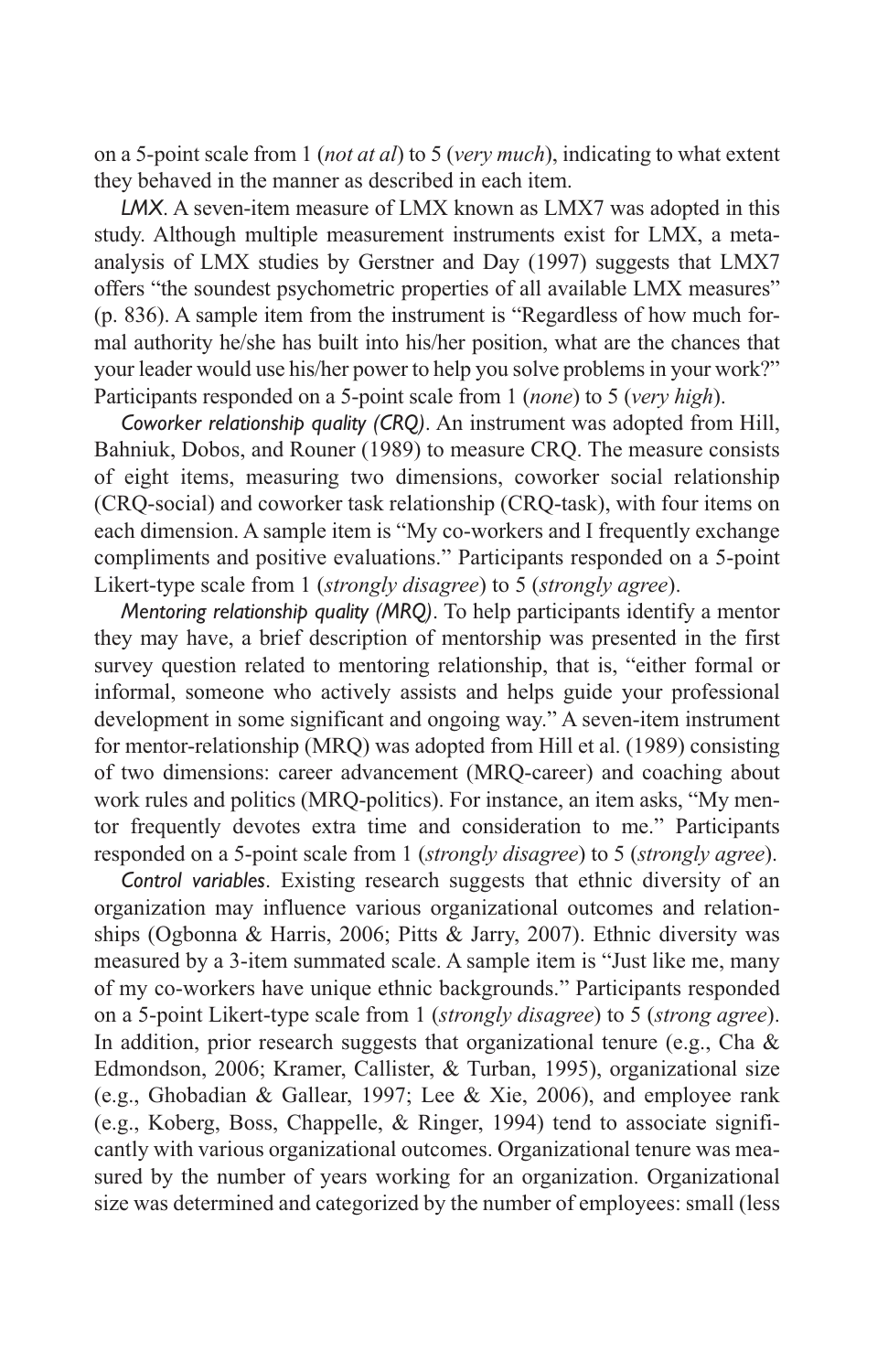than 100), medium (between 100 and 500), and large (more than 500). Employee rank was determined according to four levels: junior-level associates, lower level management (e.g., team leader or section supervisor), middlelevel management or senior associates, and upper level management.

## *Data Analysis*

Data analysis consisted of preliminary and primary analyses. In preliminary analyses, first, confirmatory factor analyses (CFA) were conducted using AMOS (version 17.0) to verify the underlying dimensionality of each measurement instrument as conceptualized by the original authors, and then scales were constructed according to the CFA results. Second, *t* tests were performed to compare the two generations on key variables with the purpose of checking whether data between the two generations of immigrants differ significantly on predictor and outcome variables and whether two separate sets of primary analyses were necessary. Third, because the study is based on self-report survey data from the same source, the extent of potential common method bias caused by common method variance (CMV) was assessed (Podsakoff, MacKenzie, Lee, & Podsakoff, 2003). Finally, bivariate correlation analyses were performed.

The primary analyses consisted of three sets of hierarchical regression analyses, testing the hypothesis and research questions as proposed earlier. Predictor variables were mean-deviated before being entered into regression analyses to avoid multicollinearity (Aiken & West, 1991; Jaccard, Turrisi, & Wan, 1990).

## **Results**

## *Preliminary Analyses*

Preliminary analyses started with a CFA test on the 10 items adopted from Alkhazraji et al. (1997) measuring the two dimensions, AAC and ROC, of acculturation. The results from the initial CFA test did not indicate a good model fit,  $\chi^2$  = 153.78 (34, *N* = 235), NFI = .83, CFI = .86, RMSEA = .12. After deleting two items that loaded low on each dimension, a second CFA test yielded a good model fit,  $\chi^2 = 5.72$  (8,  $N = 235$ ), NFI = .99, CFI = 1.00, RMSEA = .00, and all six items resulted in loadings varying from .64 to .94. Based on this model structure, two summated scales were then constructed to produce the composite measures of AAC ( $M = 4.02$ ,  $SD = .90$ ,  $\alpha = .82$ ) and ROC ( $M = 3.71$ ,  $SD = .99$ ,  $\alpha = .81$ ). For the seven items measuring LMX,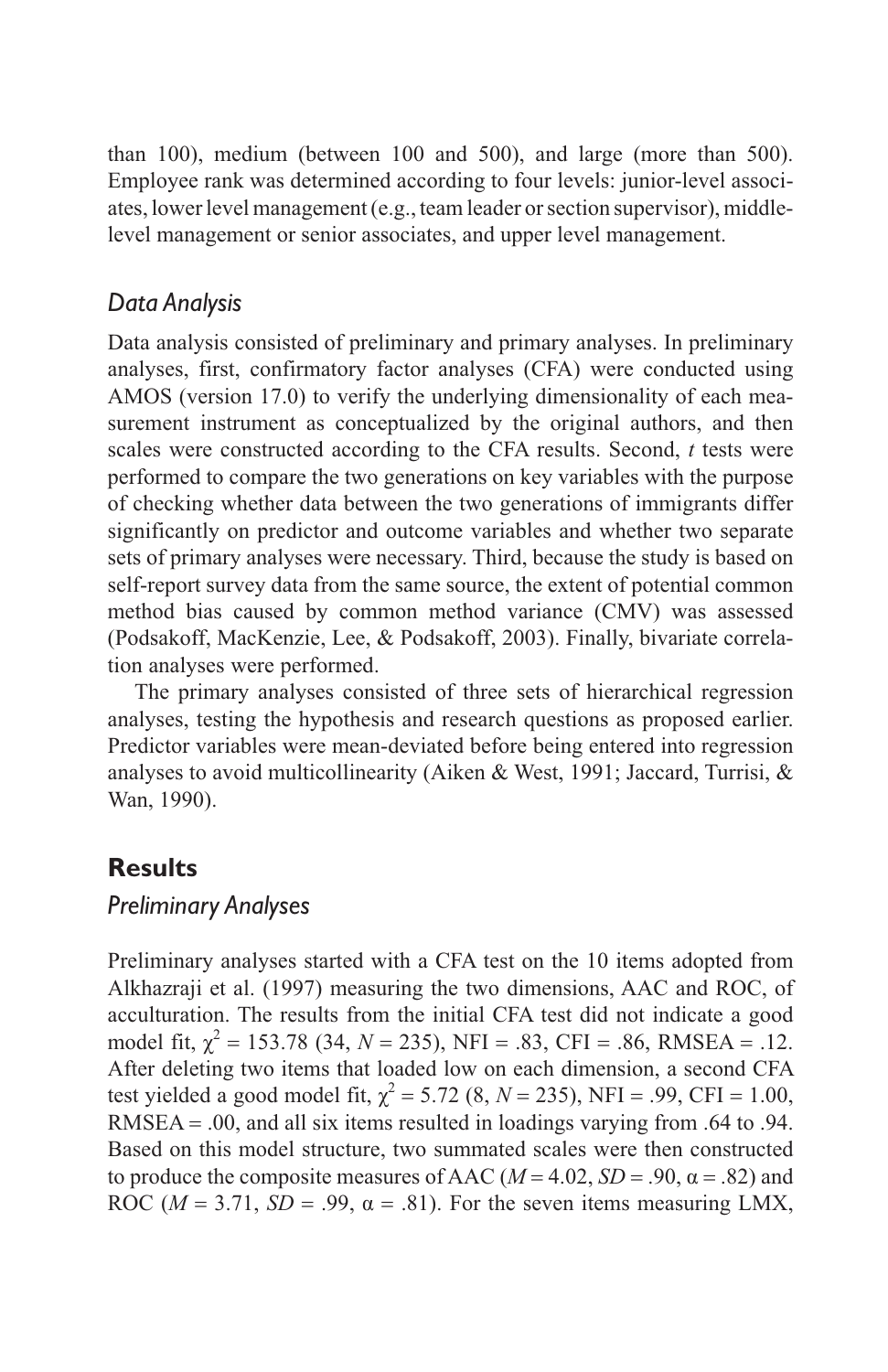existing research on the instrument has consistently shown unidimensionality (Gerstner & Day, 1997). A CFA test offered confirmation,  $\chi^2 = 40.17$  (14,  $N = 235$ ), NFI = .96, CFI = .97, RMSEA = .089. An average score of the seven items was computed as a composite measure of LMX ( $M = 3.68$ ,  $SD =$ .86,  $\alpha = .91$ ).

For the relationship measures, an initial CFA test was performed on the instrument of CRQ (Hill et al., 1989). It only yielded a marginal model fit,  $\chi^2$ = 61.24 (20, *N* = 235), NFI = .92, CFI = .94, RMSEA = .09. After reexamining the items, one item, "my co-workers and I frequently exchange compliments and positive evaluations," was moved from the "coworker social relationship" dimension to the "task relationship" dimension. This modification resulted in a good model fit to the data,  $\chi^2$  = 47.05 (20, *N* = 235), NFI = .94, CFI = .96, RMSEA = .08. Based on this result, a composite measure for the coworker social relationship dimension (CRQ-social) was computed based on the average of three items ( $M = 3.50$ ,  $SD = 1.05$ ,  $\alpha = .82$ ), and the measure for the task relationship dimension (CRQ-task) was the average of five items ( $M = 3.48$ ,  $SD = .91$ ,  $\alpha = .80$ ).

Finally, a CFA test was performed on the seven items for mentor relationship (MRQ; Hill et al., 1989). Test results confirmed the two dimensional structure,  $\chi^2 = 26.61$  (13, *N* = 235), NFI = .95, CFI = .97, RMSEA = .07. A composite measure was created for each dimension, MRQ-career (*M* = 3.26, *SD* = 1.14,  $\alpha$  = .86) and MRQ-politics ( $M = 2.79$ , *SD* = .95,  $\alpha$  = .60).

Following scale analyses and constructions, independent-samples *t* tests were conducted, comparing two generations on predictor (AAC and ROC) and outcome variables (LMX, CRQ-social, CRQ-task, MRQ-career, MRQpolitics). Results did not show any significant difference with regard to all the variables. Therefore, data on the two generations were pooled and treated as one data set for the following analyses.

To assess CMV, first, CFA tests were performed on a one-factor model and a seven-factor model. The seven-factor model consisted of two predictor variables and five outcome variables loaded with their respective indicators (28 in total), demonstrating good model fit,  $\chi^2(329) = 518.29, p < .001, NFI =$ .85, CFI = .94, RMSEA = .05. However, the one-factor model with 28 indicators loaded directly onto one single common factor resulted in very poor fit,  $\chi^2(350) = 1910.42, p < .001, \text{NFI} = .42, \text{CFI} = .46, \text{RMSEA} = .82.$  The comparison of the two tests confirmed the distinctiveness of the seven latent variables. To further assess CMV, as recommended by Podsakoff et al. (2003), an additional CFA was conducted on a model that had not only the seven latent predictor and outcome variables but also one common variance factor linking to all 28 indicators,  $\chi^2(301) = 416.52, p < .001$ , NFI = .88, CFI = .96, RMSEA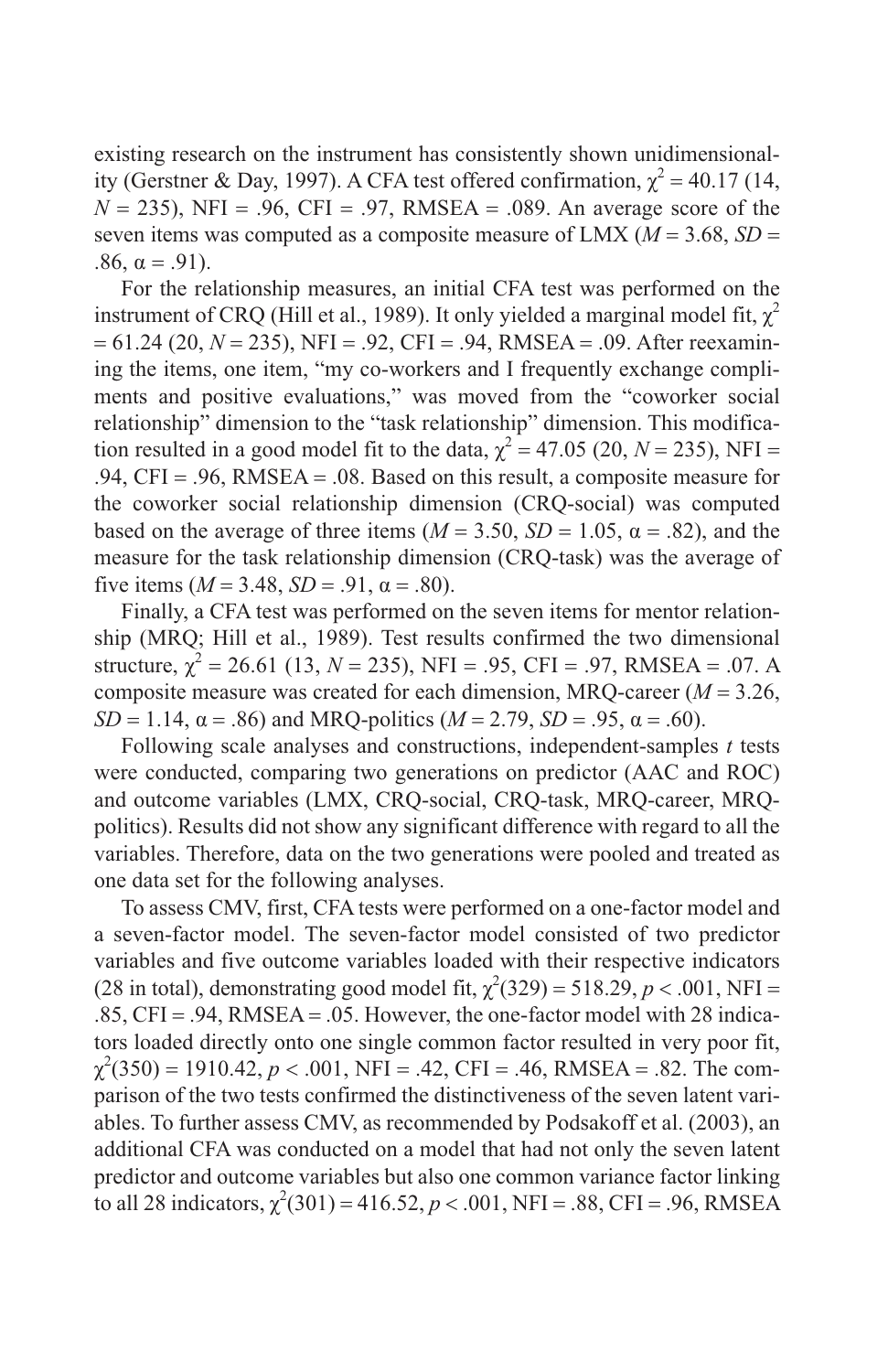= .04. In comparison with the seven-factor model, the model with the common variance factor demonstrated improved model fit  $\Delta \chi^2(28) = 101.77$ , *p* < .001. However, except for  $\chi^2$ , changes in other fit indices were rather limited. In addition, the variance estimate for the common variance factor appeared to be nonsignificant. These tests suggested that common variance bias did not pose a serious threat to the study.

Finally, correlation matrix was computed (Table 1). Because correlations of each of the three dependent variables with organizational tenure and size were small and nonsignificant, organizational tenure and size were eliminated as controls from the model in the following regression analyses so as to increase power and model parsimony (Hair, Anderson, Tatham, & Black, 1998). Organizational rank and ethnic diversity were retained as control variables.

#### *Primary Analyses*

H1 and RQ1a examine the association of AAC and ROC with LMX, and RQ1b examines the interaction effect of AAC and ROC on LMX. A hierarchical regression analysis was performed involving 3 steps. Control variables, including organizational rank and ethnic diversity, were first entered in Step 1. To test main effects, AAC and ROC were entered in Step 2. Finally, the product term  $AAC \times ROC$  was added in Step 3 to test the interaction effect. As shown in Table 2, the model in Step 2 demonstrated significant increase in the explained variance of LMX,  $\Delta R^2 = .05$ , *adjusted*  $R^2 = .09$ ,  $\Delta F(4, 197) = 5.73, p < .01$ . H1 predicted that AAC has a positive correlation with LMX. The results showed that, controlling for the effects of other variables, AAC demonstrated a significant positive effect on LMX ( $\beta$  = .23, *t* = 3.38,  $p < .01$ ). Therefore, H1 was supported.

RQ1a asked whether ROC has significant association with LMX. The test of main effect of ROC in Step 2 didn't yield significant results. When the  $AAC \times ROC$  product term was added in Step 3, the overall model yielded significant increase in the explained variance of LMX,  $\Delta R^2 = .04$ , *adjusted*  $R^2 =$ .12,  $F(5, 196) = 8.67$ ,  $p < .01$ . Specifically, both the product term ( $\beta = .20$ ,  $t =$ 2.94,  $p < .01$ ) and the main effect of AAC ( $\beta = .22$ ,  $t = 3.31$ ,  $p < .01$ ) were significant. RQ1b asked whether an interaction effect between AAC and ROC exists. It was clear that, controlling for the effects of other variables in the model, the interaction effect was significant, suggesting a moderating role of ROC on the relationship between AAC and LMX (Figure 1). After examining the coefficients of AAC, ROC, and the product-term, it became evident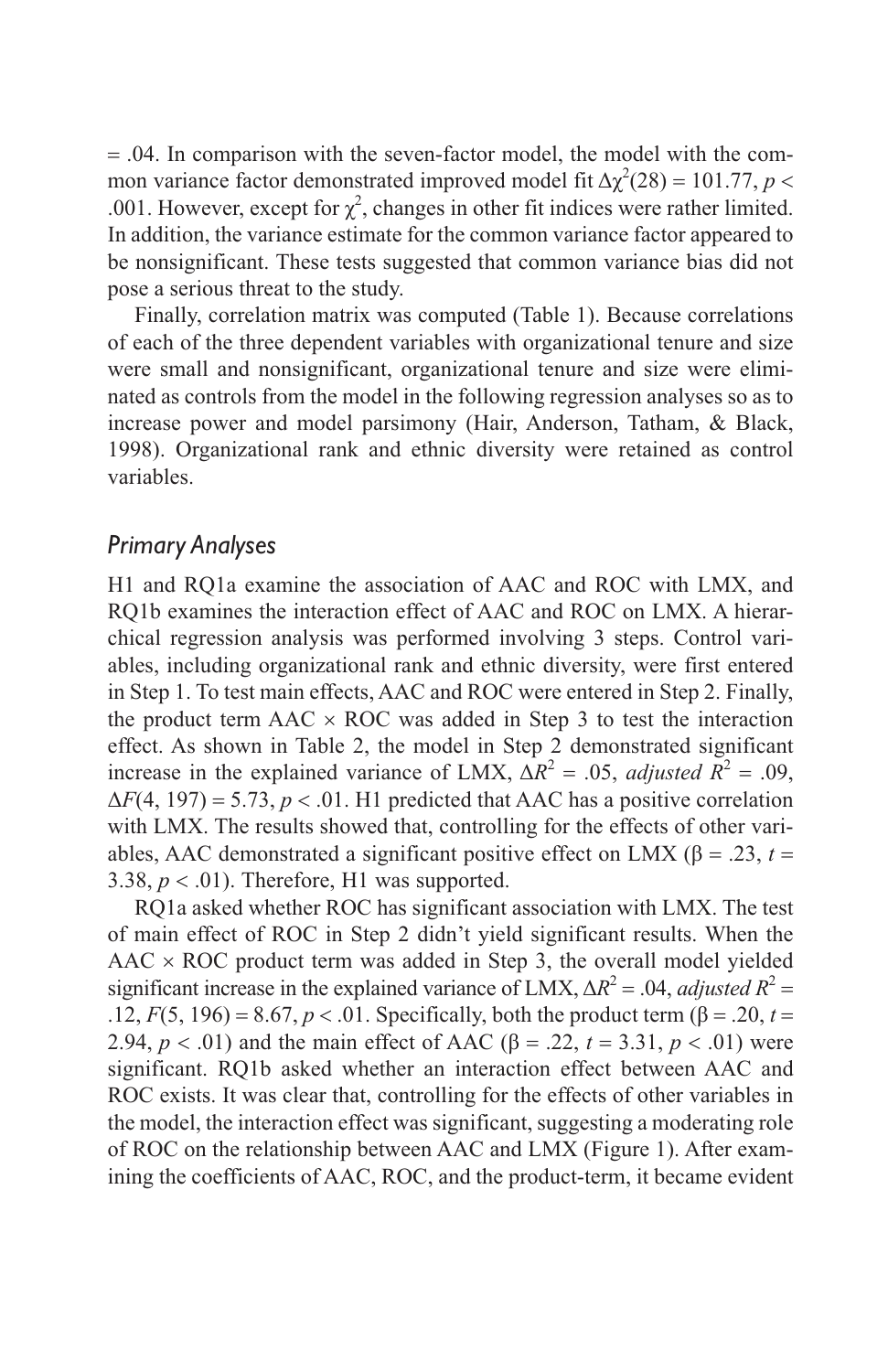| Table 1. Mean, Standard Deviation, and Correlation Matrix (Pearson's Correlation Coefficient, r)                                        |                 |               |                |                                    |                |                     |               |          |                       |                          |                      |                |                |          |  |
|-----------------------------------------------------------------------------------------------------------------------------------------|-----------------|---------------|----------------|------------------------------------|----------------|---------------------|---------------|----------|-----------------------|--------------------------|----------------------|----------------|----------------|----------|--|
|                                                                                                                                         |                 |               |                | Scale                              |                |                     |               |          |                       |                          |                      |                |                |          |  |
| Variables                                                                                                                               |                 |               |                | N Mean SD reliability <sup>a</sup> |                | $\overline{a}$      | $\frac{4}{3}$ |          | $\overline{a}$        | ç                        | N                    | $\infty$       | o              | $\equiv$ |  |
| I.AAC                                                                                                                                   | 233             | 4.02          | 0.90           | 8                                  |                |                     |               |          |                       |                          |                      |                |                |          |  |
| 2. ROC                                                                                                                                  | 233             | 3.71          | 0.99           | <u>ය</u>                           | $-02$          |                     |               |          |                       |                          |                      |                |                |          |  |
| 3. LMX                                                                                                                                  | 227             | 3.68          | 0.86           | $\overline{\sigma}$                | $25***$        | S                   |               |          |                       |                          |                      |                |                |          |  |
| 4. CRQ-social                                                                                                                           | 230             | 3.50          | 1.05           | 82                                 | $\frac{1}{2}$  | $\frac{1}{3}$       | $23**$        |          |                       |                          |                      |                |                |          |  |
| 5. CRQ-task                                                                                                                             | 229             | 3.48          | $\overline{5}$ | 80                                 | $.24***$       | $\frac{1}{2}$       | $38***$       | $.69***$ | I                     |                          |                      |                |                |          |  |
| 6. MRQ-career                                                                                                                           | $\frac{8}{5}$   | 3.26          | $\frac{4}{1}$  | 86                                 | $22**$         | $\frac{1}{2}$       | $44**$        | $47***$  | $44**$                | $\overline{\phantom{a}}$ |                      |                |                |          |  |
| 7. MRQ-                                                                                                                                 | 229             | 2.79          | 0.95           | S.                                 | $\frac{8}{2}$  | $\frac{1}{3}$       | ¦9**          | $.38***$ | $\frac{1}{4}$         | .38*                     |                      |                |                |          |  |
| politics                                                                                                                                |                 |               |                |                                    |                |                     |               |          |                       |                          |                      |                |                |          |  |
| 8. Diversity                                                                                                                            | $\overline{23}$ | 2.72          | 0.99           | 57                                 | $\overline{0}$ | $.25***$            | 8ò            | $20**$   | نغ<br>پ               | **el.                    | $.32***$             |                |                |          |  |
| 9. Tenure                                                                                                                               | 224             | 5.28          | 6.29           |                                    |                | $-14*$              | $\frac{8}{2}$ | $-12$    |                       | $-12$                    | $\frac{3}{1}$        | $-0.5$         |                |          |  |
| 10. Rank                                                                                                                                | 212             | $\frac{3}{2}$ | $\frac{8}{1}$  |                                    |                | $-0.03$             | $22**$        | $\equiv$ | $-3$<br>$\frac{3}{2}$ | $\frac{1}{2}$            | $\tilde{\mathbf{u}}$ | $\ddot{\circ}$ | $rac{16}{1}$   |          |  |
| II. Size                                                                                                                                | 229             | <b>1.95</b>   | 0.89           |                                    | ات<br>ا        | $-20$ <sup>**</sup> | $-0.7$        | $-0.09$  |                       | $\frac{3}{1}$            | $-0.5$               |                | $.07 - 28$ *** | $-13$    |  |
| Note: AAC = Adjusting to American Culture; ROC = Retaining Original Culture; LMX = Leader-Member Exchange quality; CRQ = Coworker Rela- |                 |               |                |                                    |                |                     |               |          |                       |                          |                      |                |                |          |  |

tionship Quality; MRQ = Mentoring Relationship Quality; *SD*. = Standard Deviation. tionship Quality; MRQ = Mentoring Relationship Quality; SD. = Standard Deviation.<br>a. Cronbach's alpha.<br>b.  $p = .054$ .<br>\* $p < .05$ . \*\* $p < .0$  : \*\* $p < .00$  , two-tailed.

a. Cronbach's alpha.

\**p* < .05. \*\**p* < .01. \*\*\**p*< .001, two-tailed.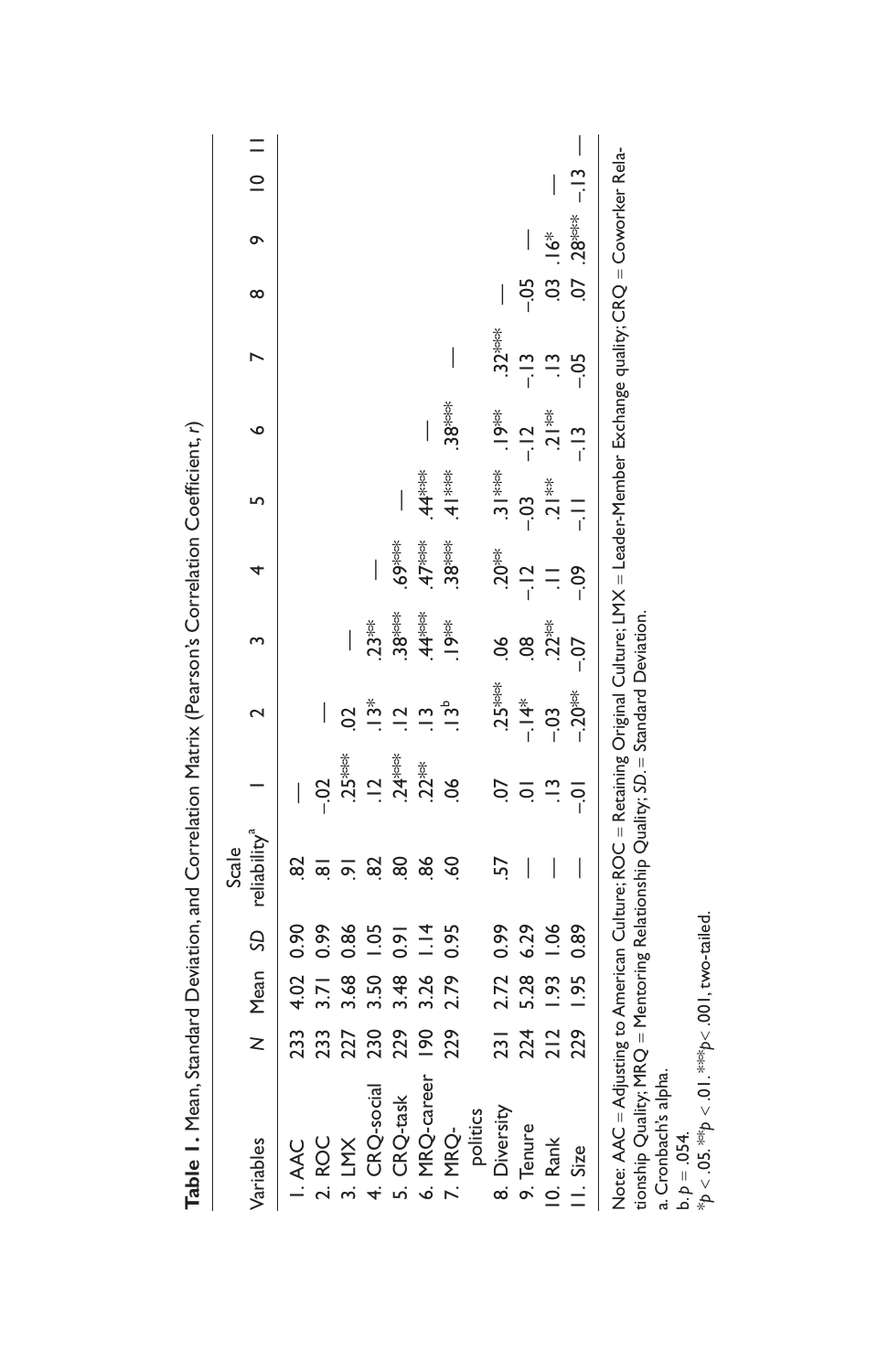|                            |                        | X                  |                                         |            | $CRO$ -social     |                      |                             | $CRQ$ -task                                |                                          |                                        | MRQ-career                 |                  |                       | MRQ-politics   |                                     |
|----------------------------|------------------------|--------------------|-----------------------------------------|------------|-------------------|----------------------|-----------------------------|--------------------------------------------|------------------------------------------|----------------------------------------|----------------------------|------------------|-----------------------|----------------|-------------------------------------|
|                            |                        | Step               |                                         |            | Step              |                      |                             | Step                                       |                                          |                                        | Step                       |                  |                       | Step           |                                     |
| Diversity<br>Beta          | SO.                    |                    |                                         | <b>※10</b> | $\stackrel{*}{=}$ | $\frac{164}{16}$     |                             |                                            |                                          | $\overset{*}{\underline{\mathsf{so}}}$ |                            |                  | $32***$               | **<br>3        |                                     |
| Rank                       | $22**$                 |                    | <b>វ</b> ្មុំ រី<br>ភ្នំ ភ្លំ ភ្លំ ភ្លំ | $\equiv$   | So.               | $\ddot{\mathcal{S}}$ | 29***<br>21**               | $26***$<br>$-19***$<br>$-22**$<br>$-19***$ | $26***$<br>$-19**$<br>$-13**$<br>$-13**$ | $.20^{**}$                             | $\stackrel{*}{=}$          | $rac{8}{9}$      | $\frac{12}{1}$        |                | $\frac{31}{1} = 0.02$               |
| AAC                        |                        | 20**<br>23**<br>23 |                                         |            |                   | $\frac{1}{2}$        |                             |                                            |                                          |                                        |                            | $\sum_{i=1}^{n}$ |                       |                |                                     |
| <b>DO</b>                  |                        |                    |                                         |            | $\frac{1}{2}$ 0.  |                      |                             |                                            |                                          |                                        | $rac{36}{10}$ $rac{5}{10}$ | SO.              |                       | $\ddot{\circ}$ |                                     |
| $AAC \times$<br>ROC        |                        |                    |                                         |            |                   | -02                  |                             |                                            | ဒို                                      |                                        |                            | $-05$            |                       |                | $-0$                                |
| Adj. $R^2$<br>$\Delta R^2$ |                        |                    |                                         |            | Sp                |                      |                             |                                            |                                          |                                        | So.                        | eo.              | $\equiv$              | $\frac{1}{2}$  |                                     |
|                            | <b>4</b><br>5<br>5.49* | ືອ ອ               | $\frac{1}{2}$ $\frac{1}{2}$             | 8 p        | $\overline{c}$    | g g                  | $\frac{1}{2}$ $\frac{1}{2}$ | $rac{6}{10}$                               | <u>'</u> s ¤                             | 8 g                                    | $\overline{5}$             | O.               |                       | S.             | $rac{1}{2}$ $rac{1}{2}$ $rac{1}{2}$ |
| $\overline{a}$             |                        | $5.73**$           | $8.67***$                               | 4.88*      | 1.91              | $\overline{0}$       | $5.10***$                   | $6.13**$                                   |                                          | 7.17**                                 | $3.90*$                    | 39               | $\frac{12}{13.55***}$ | S.             |                                     |
|                            | 2, 199                 | 4, 197             | 5, 196                                  | 2, 202     | 4,200             | 5,199                | 2,203                       | 4,201                                      | 5,200                                    | 2, 178 4, 176                          |                            | 5, 175           | 2, 202                | 4,200          | 5, 199                              |

Table 2. Hierarchical Regression Analyses **Table 2.** Hierarchical Regression Analyses

tionship Quality; MRQ = Mentoring Relationship Quality.<br>\*p < .05. \*\*p < .01. \*\*\*p < .00. tionship Quality; MRQ = Mentoring Relationship Quality. \**p* < .05. \*\**p* < .01. \*\*\**p* < .00.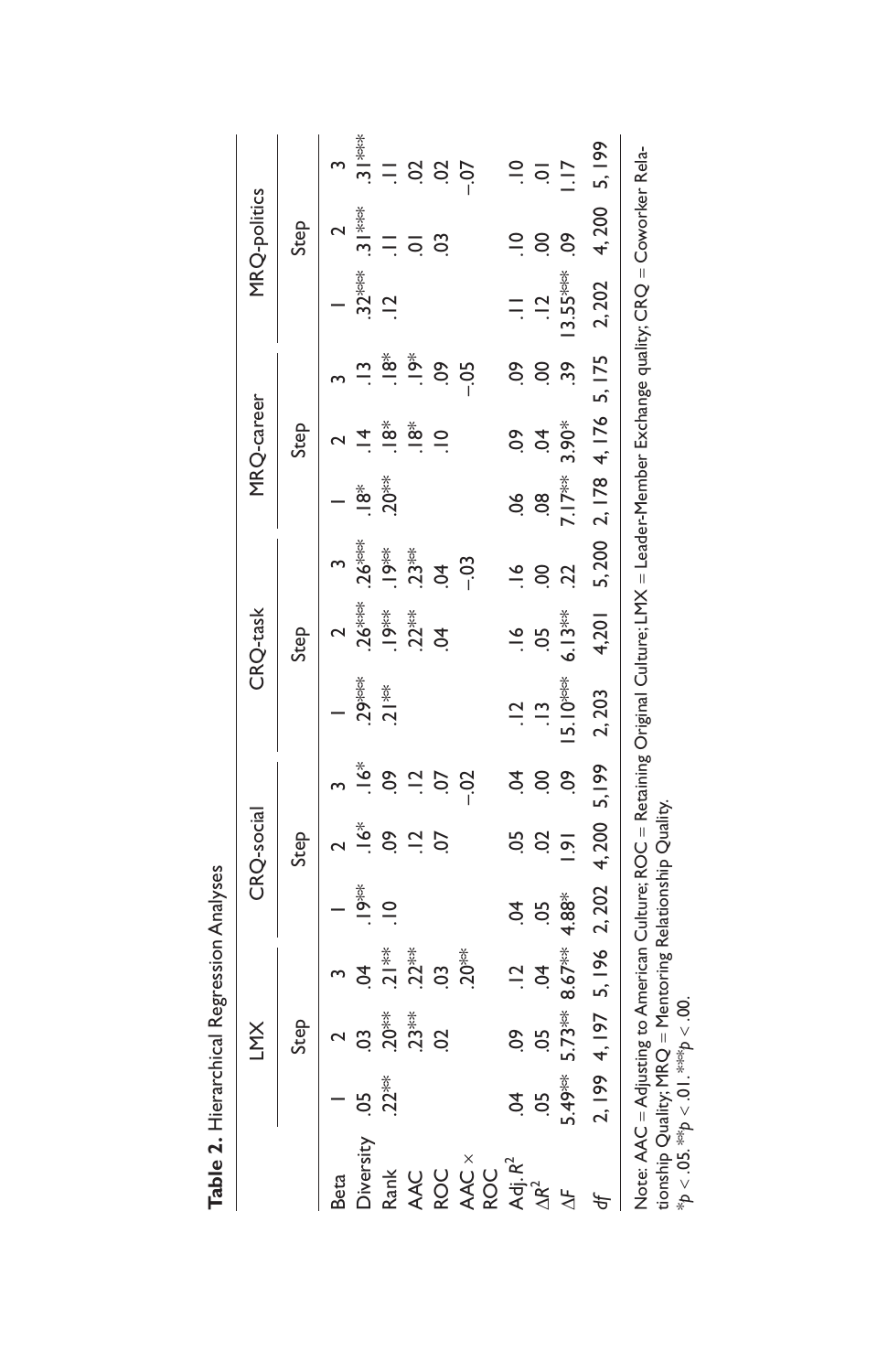

**Figure 1.** The interaction effect between AAC and ROC on LMX

that as ROC increased, the positive relationship of AAC–LMX relationship became more pronounced.

RQ2 examines the relationship of AAC and ROC with CRQ. Hierarchical regression procedures were performed with CRQ-social and CRQ-task as outcome variables respectively, following three steps similar to the tests of H1, RQ1a, and RQ1b (Table 2). For CRQ-social, neither Step 2 (main effects of AAC and ROC) nor Step 3 (interaction effect) resulted in significant changes in the overall model prediction. This result means that AAC and ROC have no significant association with CRQ-social. For CRQ-task in Step 2, however, the main effect model demonstrated significant change in predication,  $\Delta R^2 = .05$ , *adjusted*  $R^2 = .16$ ,  $F(4, 201) = 6.13$ ,  $p < .01$ . In particular, AAC demonstrated significant positive main effect  $(\beta = .22, t = 3.46, p < .01)$ , but the main effect of ROC was nonsignificant, controlling for the effects of other variables. The addition of the product term  $AAC \times ROC$  in Step 3 did not produce significant results. Therefore, it can be concluded that in the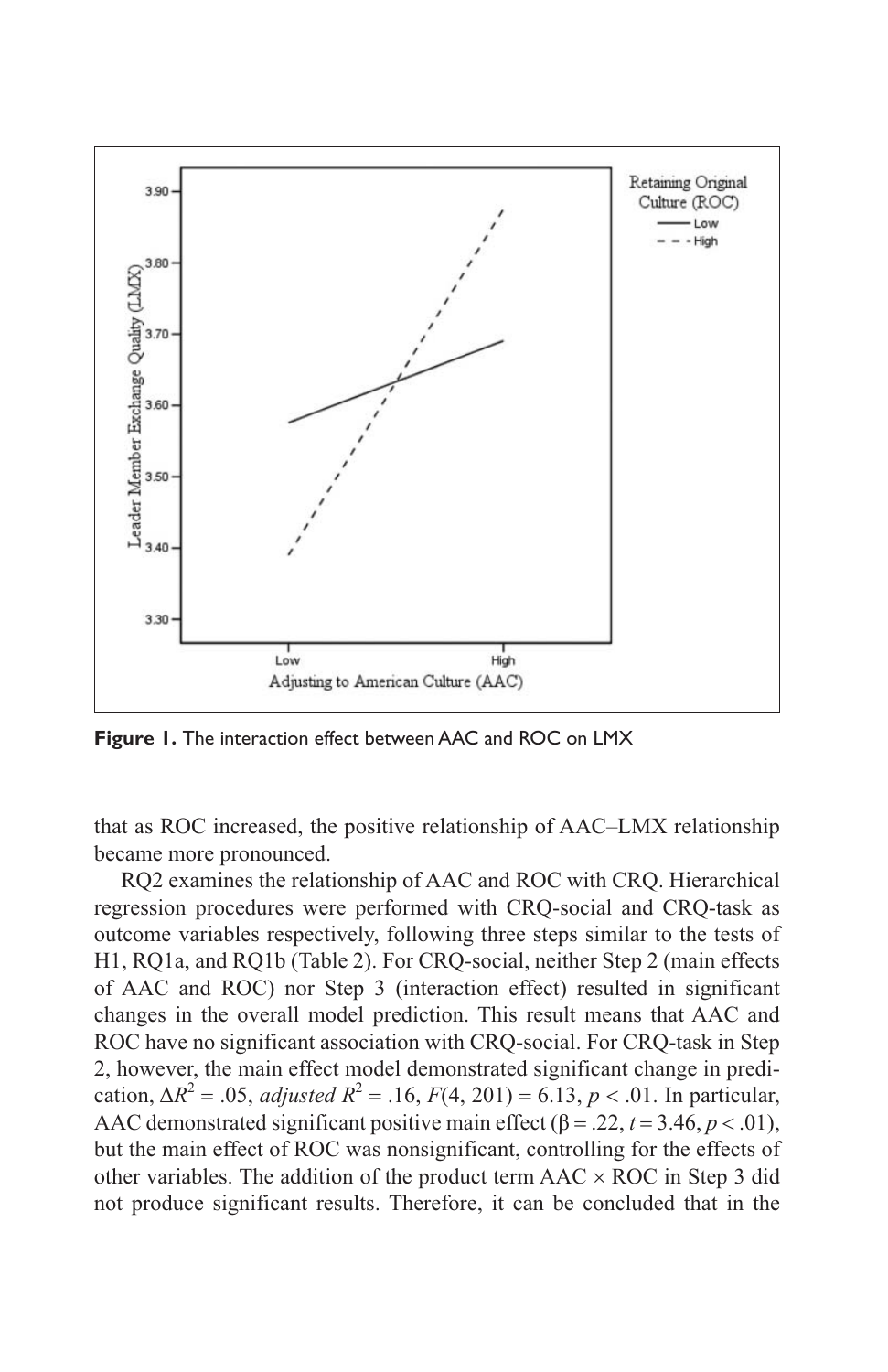acculturation process, only AAC had significant positive association with CRQ-task; ROC and the interaction of AAC and ROC did not have significant association with either of the two dimensions of CRQ.

Finally, RQ3 investigated the association of AAC and ROC with MRQ. Again, a hierarchical regression analysis with 3 steps similar to previous analyses was performed predicting MRQ-career and MRQ-politics, respectively (Table 2). For MRQ-career, the model testing main effects in Step 2 showed a significant increase in overall model prediction,  $\Delta R^2 = .04$ , *adjusted*  $R^2 = .09$ ,  $F(4, 176) =$ 3.90,  $p < .05$ . Particularly, AAC had a significant main effect ( $\beta = .18$ ,  $t = 2.54$ ,  $p$ ) < .05) on MCQ-career, controlling for the effects of other variables in the model, but the effects of ROC and the product term were nonsignificant. With MRQpolitics, AAC and ROC did not demonstrate any significant association.

## **Discussion**

Immigrant employees constitute a growing portion of the U.S. workforce. Their successful socialization in the U.S. workplace could have consequential impact on various organizational outcomes such as organizational commitment, turnover, and productivity. Although acculturation theories (e.g., Berry, 1994; Kim, 2001, 2005) indicate the potential relationship between acculturation and workplace socialization, substantive theoretical accounts and empirical investigations of this association have rarely been attempted, with the exception of a few studies (e.g., Alkhazraji et al., 1997; Leong, 2001). To further the theoretical development in this area, this study examined the association between acculturation and a significant aspect of workplace socialization, workplace relationships. Specifically, the study revealed that adjustment to the host culture and retention of the original culture, being the two dimensions of acculturation, are *differentially* associated with three types of relationships that immigrant employees develop in the workplace: leader–member relationship, coworker relationship, and mentoring relationship. The survey investigation produced several interesting findings that both challenge and contribute to our existing knowledge about cultural adaptation and workplace socialization.

First of all, the study establishes the theoretical linkage between acculturation and work relationships of immigrant employees. Many studies that incorporate variables such as ethnicity and race tend to treat them as static demographic control factors. By contrast, the present study demonstrates that immigrants' cultural orientations are dynamic (Berry, 1997). Employees coming from foreign cultures obtain different levels of familiarity and acceptance of the host culture and demonstrate varied relationships with their original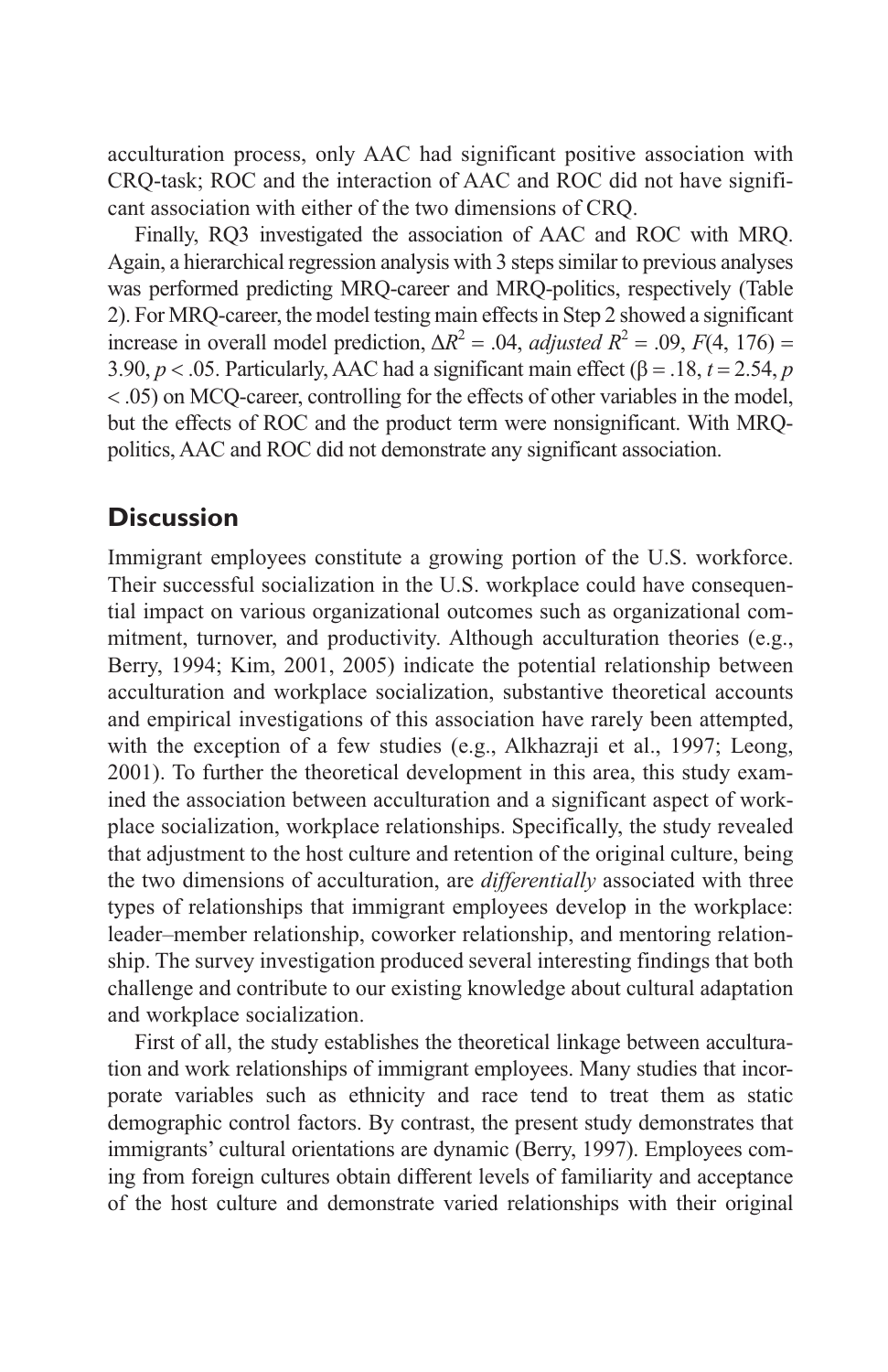culture. As the present study shows, such variation and change are associated with employees' relationship development at work, and the associations differ by the type of work relationship in question. Specifically, a higher level of adjustment to the host culture tends to be associated with higher task relationship quality with coworkers. Also, with more advanced adjustment to the host culture comes better mentoring relationships related to career advancement. Also noticeable is that better leader–member relationships are associated with higher levels of adjustment to the host culture, but this association is moderated by the level of retention of one's original culture.

What is particularly interesting and even somewhat counterintuitive in these findings is the role of retention of one's original culture. Conventionally, people may assume that retaining one's original culture could interfere with the learning and acceptance of the cultural norms and behaviors in the host culture. Looking at acculturation from a one-dimensional view, learning new cultural knowledge is associated with unlearning the cultural knowledge of one's original culture. The present finding challenges this conventional thinking and suggests that retaining one's original culture may not have any adverse effect on work relationship development in the host culture. Rather, increased level of retention of one's original culture may heighten the positive association of adjustment to the host culture with leader–member relationships. It should be cautioned that such causal inference remains speculative because the associational research design in this study does not allow any causal conclusions.

One tentative explanation for the differential associations of the two acculturative dimensions with work relationships may lie in people's ability to compartmentalize cultural knowledge and to draw boundaries quite effectively between front- and backstage in interactional contexts (Goffman, 1959). Workplace as the public front region or frontstage is the domain where immigrant employees adjust to the host culture and where values and behaviors from their original culture are temporarily suspended or suppressed, whereas home is the private back region or backstage where one's original cultural norms and behaviors can still be displayed and maintained to varied degrees.

This compartmentalization may have explained why retaining one's original culture does not show predictive effects on the coworker or mentoring relationship. Then how should its moderating effect on the association of adjustment to the host culture with leader–member relationship be explained? One explanation may have to do with the uniqueness of leader–member relationship. Unlike a coworker or mentoring relationship, the leader–member relationship is built on the formal authority structure. According to the LMX literature, the increase in LMX quality is marked by the increase in mutual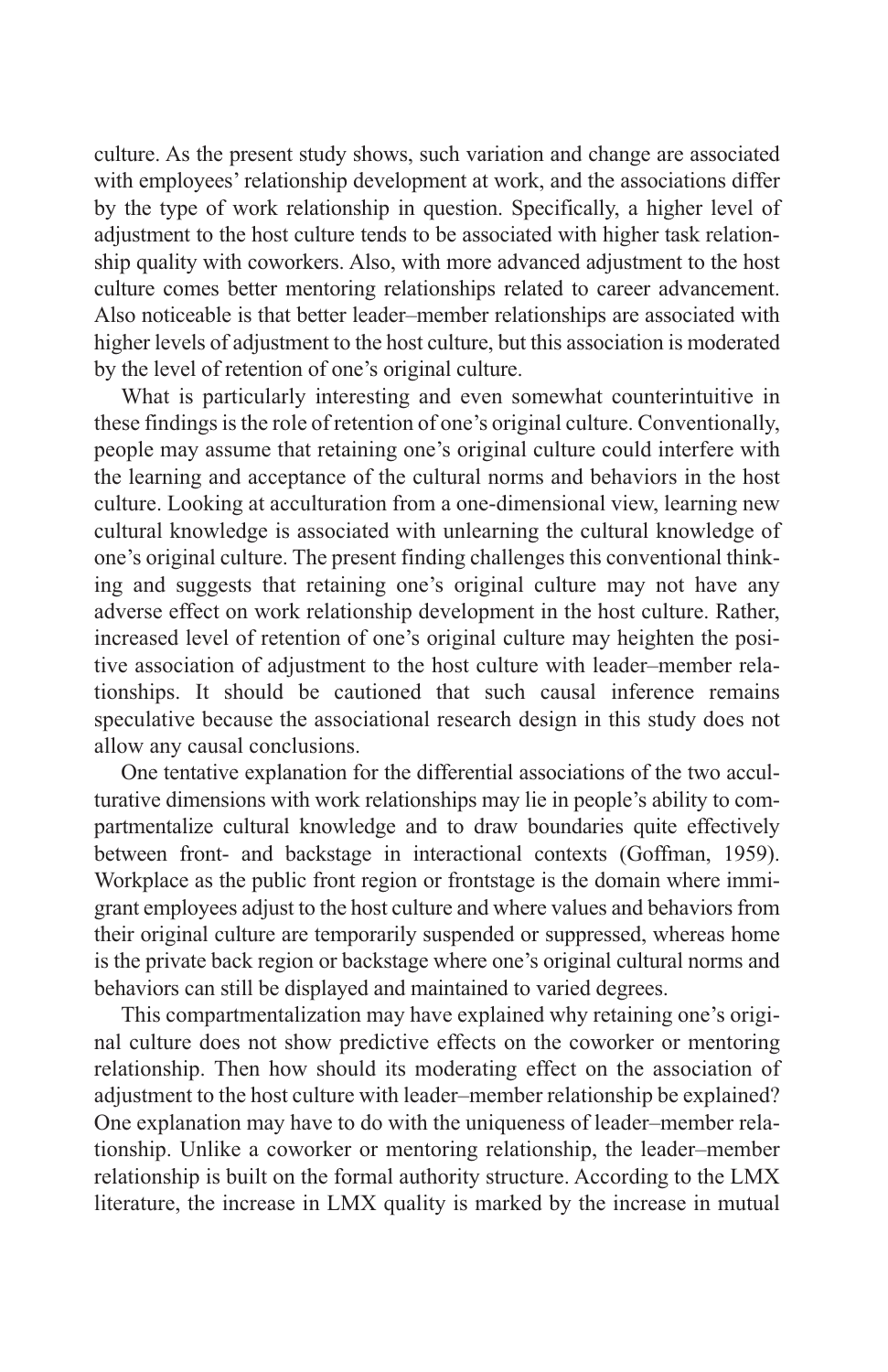influence and exchange of resources. Among immigrant employees who achieve the same level of adjustment to the host culture, those with higher degrees of original culture retention may have a stronger dual-cultural awareness. This dual-culture awareness may serve as an additional resource that assists immigrants in accomplishing work tasks successfully. This speculation certainly demands fine-grained empirical research in the future. In addition, as Goffman (1959) suggested, the boundary between front and back regions is rather permeable and prone to spillage. The boundary has to be actively managed and achieved. Future research could certainly examine such boundary management enacted by immigrant employees and the consequences resulting from particular ways of enactment.

In addition, the study offers further evidence that adjusting to the host culture and retaining one's original culture are two orthogonal dimensions of acculturation (Berry, 1994), which coexist but are not necessarily correlated. Separating them allows not only a more nuanced look into the acculturation process but also a more pointed examination of their differential effects on organizational behaviors and outcomes. This finding suggests that future research adopt this bidimensional view of acculturation in examining the association of acculturation with other organizational variables, such as job satisfaction, stress, and career development.

#### *Limitations and Directions for Future Research*

As an exploratory study in linking cultural adaptation with workplace socialization, limitations exist and call for future research in several directions. First, although several findings are statistically significant, it is noticeable that the size of the effects is rather small. The small effect size could have originated from the nature of the sample, which consisted of a wide range of cultures of origin and mixed together a large variety of professions or industries. Cultural differences may influence the process and outcome of relationship maintenance. Due to the sample size, the study was unable to conduct cross-cultural or cross-industry comparisons. The lack of specificity and cultural homogeneity in the sample may have masked the effects of significant relationships and differences. Hence, the small effect size may indicate nontrivial differences. Future research could test the relationships by focusing on immigrant employees from specific cultures and professions, especially cultural groups that have witnessed large growth in recent decades.

Second, the study could be further improved by introducing additional control variables, which are perceived cultural distance and perceived similarity. Perceived cultural distance (PCD), also known as *psychic distance* in the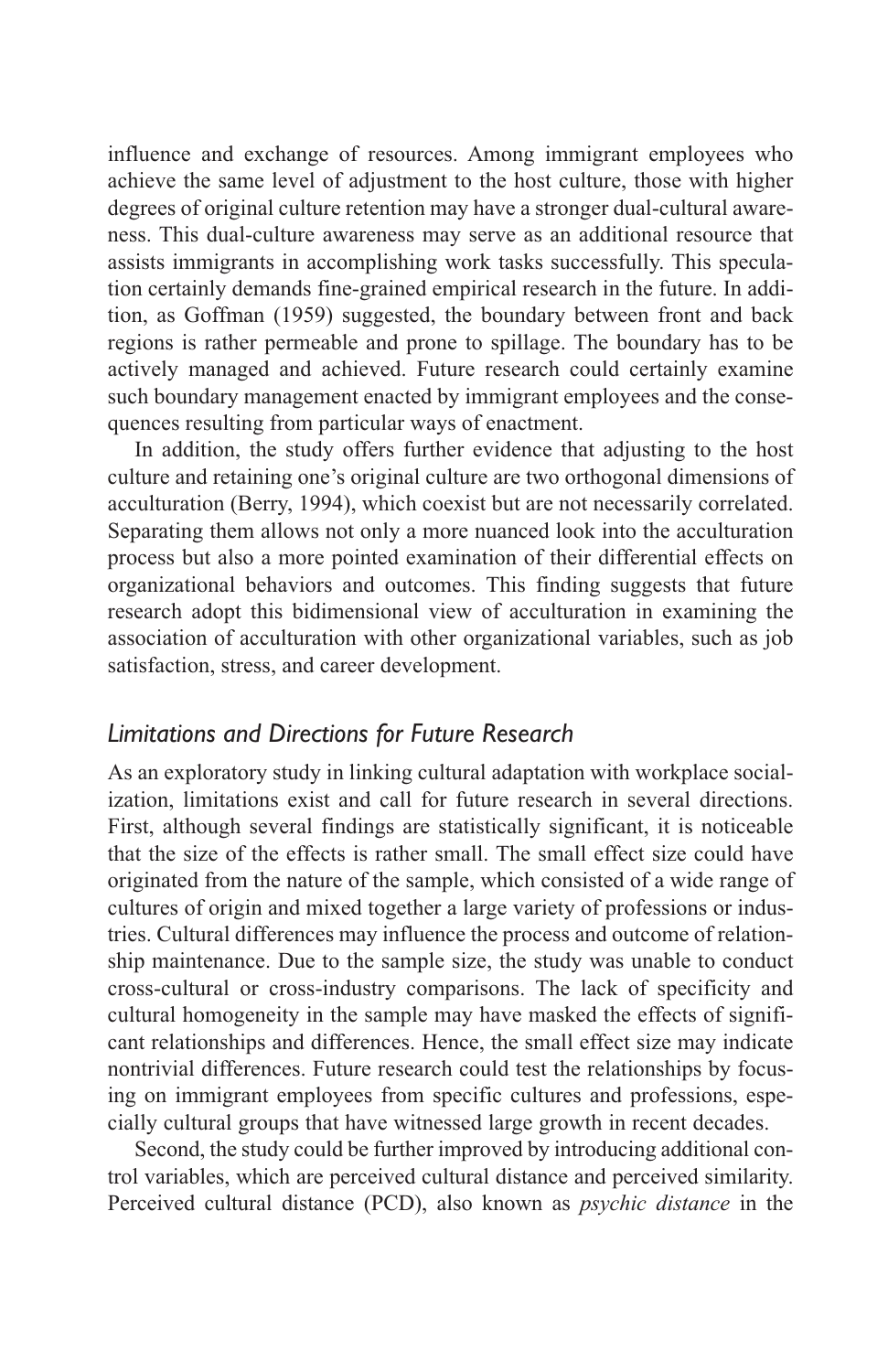international business literature, refers to the individual-level perceived differences between cultures in the home country and host country (Sousa & Bradley, 2008). Unlike "cultural distance," which is a national-level construct (Kogut & Singh, 1988; Shenkar, 2001), PCD measures individual level differences. It is reasonable to speculate that greater PCD may hinder relational development at work. In interpersonal relationship research, both demographic similarity and perceived similarity have been shown to be significant predictors of liking and attraction (Byrne, 1971). In LMX studies, Liden, Wayne, and Stilwell (1993) found perceived similarity to be a significant predictor of LMX quality with more pronounced effects than demographic similarity. To further validate the findings in this study, future studies should consider incorporating perceived similarity and PCD as control variables.

Third, the present study combined data from first- and second-generation immigrants because of nonsignificant statistical differences in the test variables between the two groups. In spite of similar quantitative acculturation measures, the acculturative *processes* of the two generations could be qualitatively different in significant ways due to education and childhood socialization. Therefore, each generation deserves more in-depth look in future research into their qualitative acculturation processes in relation to their work socialization experience.

Fourth, each of the three workplace relationships deserves more in-depth treatment in future research in relation to acculturation. For example, mentorship may be formal or informal. As discussed earlier, cultural expectations of mentorship may vary significantly across cultures. Such variations may complicate both the process and outcomes of mentoring activities. Also, this study is limited to a focus on the protégé's perspective and on relational outcomes. Using interaction as the unit of analysis and attending to relationship construction through discourse would offer more in-depth, qualitative understanding about immigrants' cultural adaptation and mentoring relationship development. Similarly, LMX was also studied only from members' perspective on their perceived LMX quality. Fairhurst (2007) argues that LMX research in general should reclaim its root in discourse, such as the narratives and stories used in constructing LMX. Comparing survey methods, Fairhurst (2007) contends that a discourse-oriented approach allows us to examine how "sensemaking and meaning get worked out in *communication*" [emphasis in original] and to "reveal the ways in which narrative is used to construct LMXs as they happen" (pp. 122-123). This approach is especially important in understanding LMXs consisting of immigrant employees. Because of the lack of common cultural scripts and discursive repertoire, an investigation of actual dialogue would reveal rich insights into the active construction and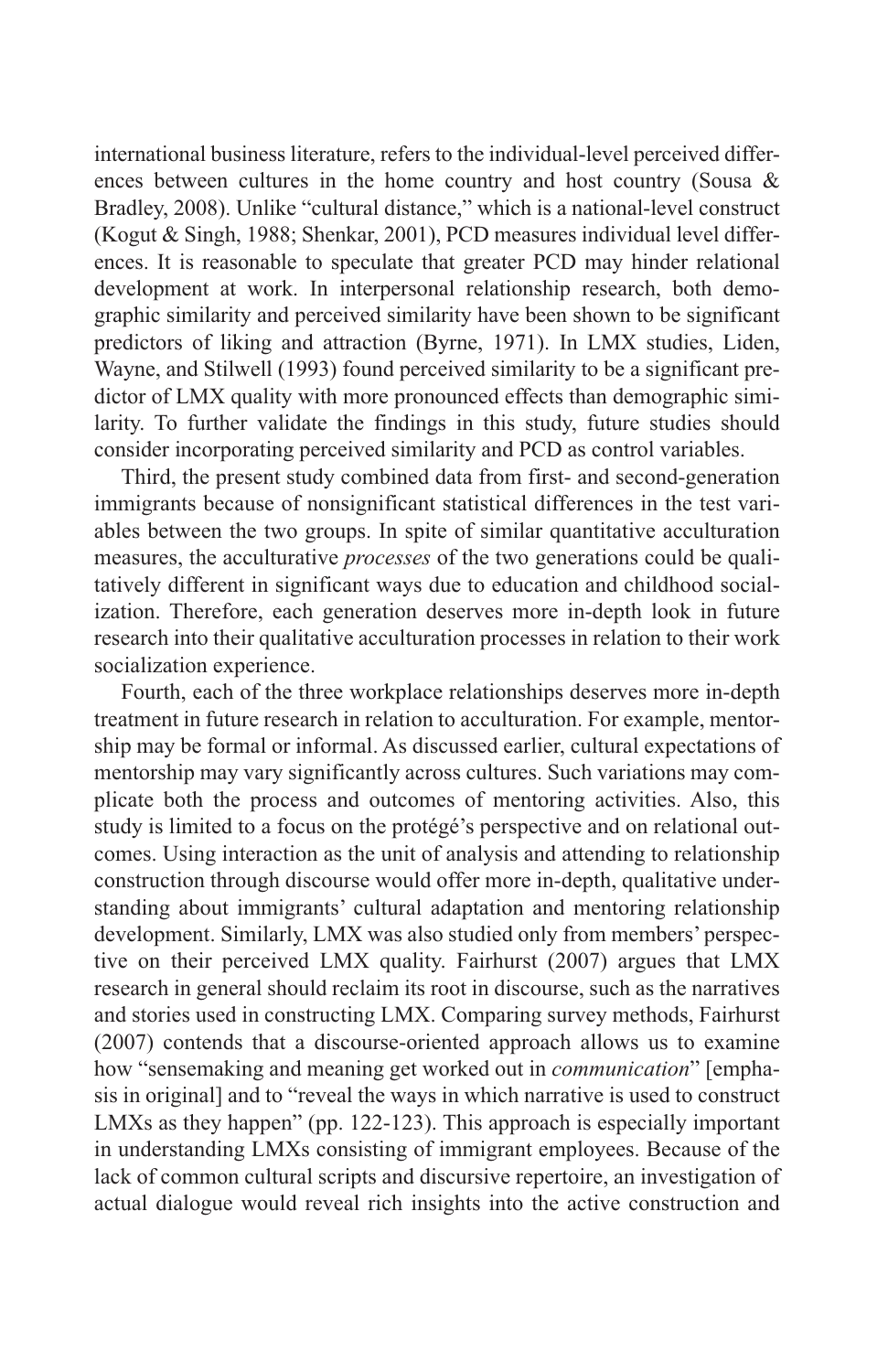negotiation of cultural and relationship identities at societal, organizational, and interpersonal levels simultaneously.

Finally, the sampling and survey administration could also be improved in future studies. For example, due to the constraints in research resources, the present study did not obtain a representative sample. Though challenging, future studies should strive for representative samples to enhance the generalizability of research findings. Also, because English was used for the questionnaire, some potential participants with no or very limited English proficiency were excluded. As a result of language bias, people who have higher level of acculturation may have been oversampled. However, because the study focused on the employed population and most organizations require basic English proficiency, the effect of oversampling may not be of significant concern.

#### *Practical Implications*

Although this study only begins to understand the association of immigrant employees' acculturation with their workplace relationships, the findings could already have significant implications for organizational practices. First, the positive main effects of adjustment to the host culture on all three types of work relationships suggest that employers would benefit by assisting immigrant employees in orienting and adjusting not only to the workplace, as organizations traditionally do in new employee orientations, but also to the larger host culture. Organizations that employ a large number of immigrant workers may consider partnering with community organizations in accelerating and facilitating workers' cultural adjustment instead of overlooking or treating the matter as extraorganizational responsibilities.

Second, the finding about the orthogonal relationship between retaining one's original culture and adjusting to the host culture helps dispel the concern that values and practices of foreign cultures maintained by immigrant employees would inhibit their successful development of work relationships in the host culture. Rather, retaining one's original culture while adjusting to the host culture showed a positive effect. Earlier in this article I presented the four modes of acculturation by combining the two dimensions, one of which is integration, describing those immigrants who try to maintain the integrity of their original culture while moving toward becoming an integral part of the host culture (Berry, 1994). The research findings imply that work organizations may take the integrationist strategy as an organizational approach to developing immigrant employees. This approach entails that organizations, on one hand, assist immigrant employees in adjusting to and becoming part of the host culture, as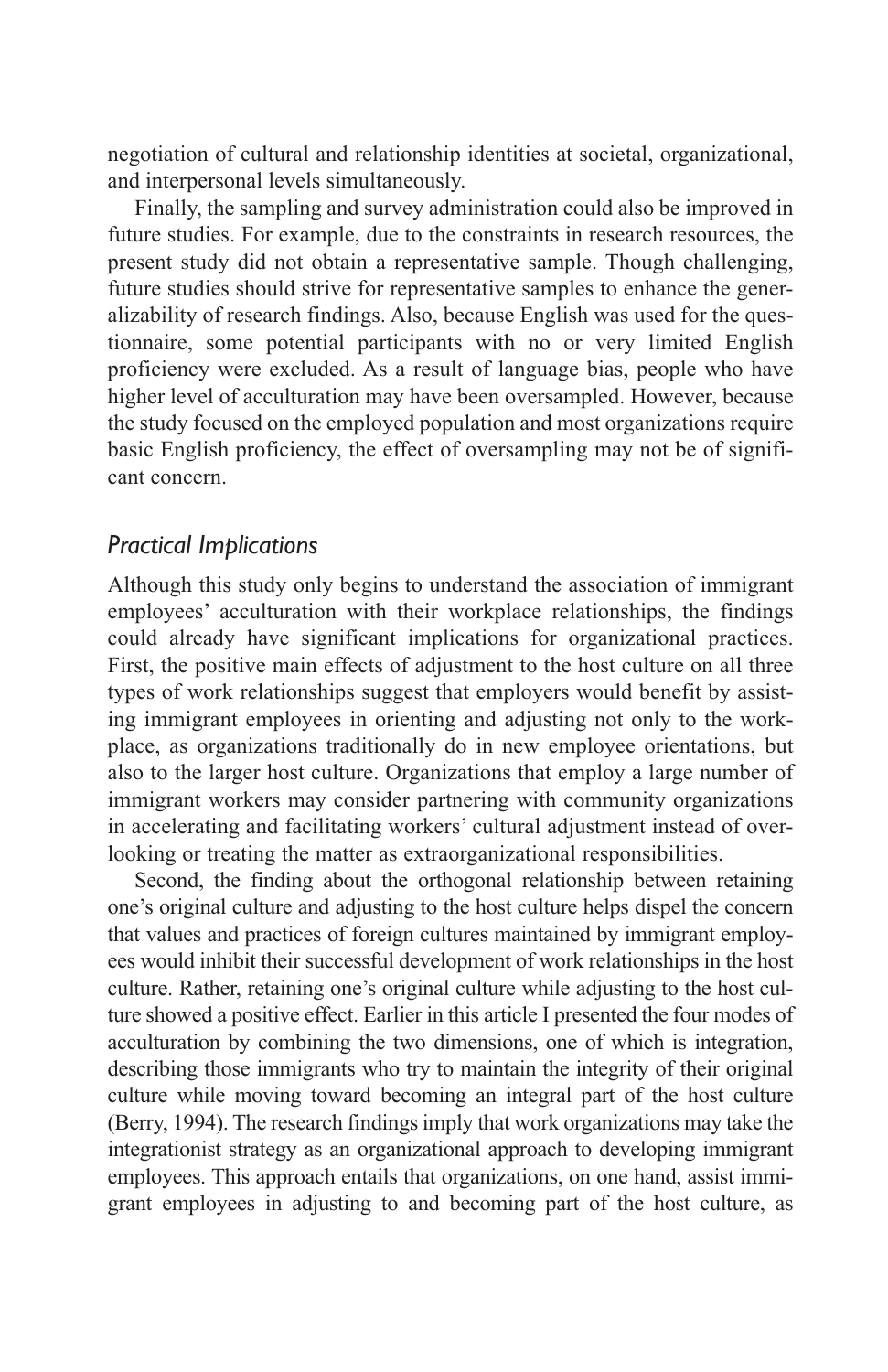mentioned earlier, and on the other, make efforts to develop an environment that tolerates the maintenance of an identity from their original culture. Research has found that acculturative stress, resulting from the tension in adjusting to the host culture while maintaining one's original culture, could have debilitating effects on immigrants' mental and physical health (e.g., Arcia et al., 2001; Roysircai-Sodowsky & Maestas, 2000; Salant & Lauderdale, 2003). An integrationist approach may help offer social support and reduce acculturative stress. Such efforts will pay off at the organizational level through attracting and retaining high-quality immigrant employees in a hypercompetitive labor market.

#### **Acknowledgments**

The author wishes to thank Heather Zoller and the anonymous reviewers for their helpful feedback on earlier versions of the article.

## **Authors' Note**

An earlier version of this article was presented at the annual meeting of the National Communication Association in San Diego, California in November 2008.

#### **Declaration of Conflicting Interests**

The author(s) declared no potential conflicts of interest with respect to the research, authorship, and/or publication of this article.

#### **Funding**

The author(s) received no financial support for the research, authorship, and/or publication of this article.

#### **References**

- Aiken, L. S., & West, S. G. (1991). *Multiple regression: Testing and interpreting interactions*. Newbury Park, CA: SAGE.
- Alkhazraji, K., Gardner W., Martin, J., & Paolillo, J. (1997). The acculturation of immigrants to U.S. organizations: The case of Muslim employees. *Management Communication Quarterly, 11*, 217-265.
- Allen, T. D., Eby, L. T., Poteet, M. L., Lentz, E., & Lima, L. (2004). Career benefits associated with mentoring for protégés: A meta-analysis. *Journal of Applied Psychology, 89*, 127-136.
- Amason, P., Allen, W., & Holmes, S. (1999). Social support and acculturative stress in the multicultural workplace. *Journal of Applied Communication Research, 27*, 310-334.
- Arcia, E., M. Skinner, M., Bailey, D., & Correa, V. (2001). Models of acculturation and health behaviors among Latino immigrants to the US. *Social Science & Medicine, 53*, 41-53.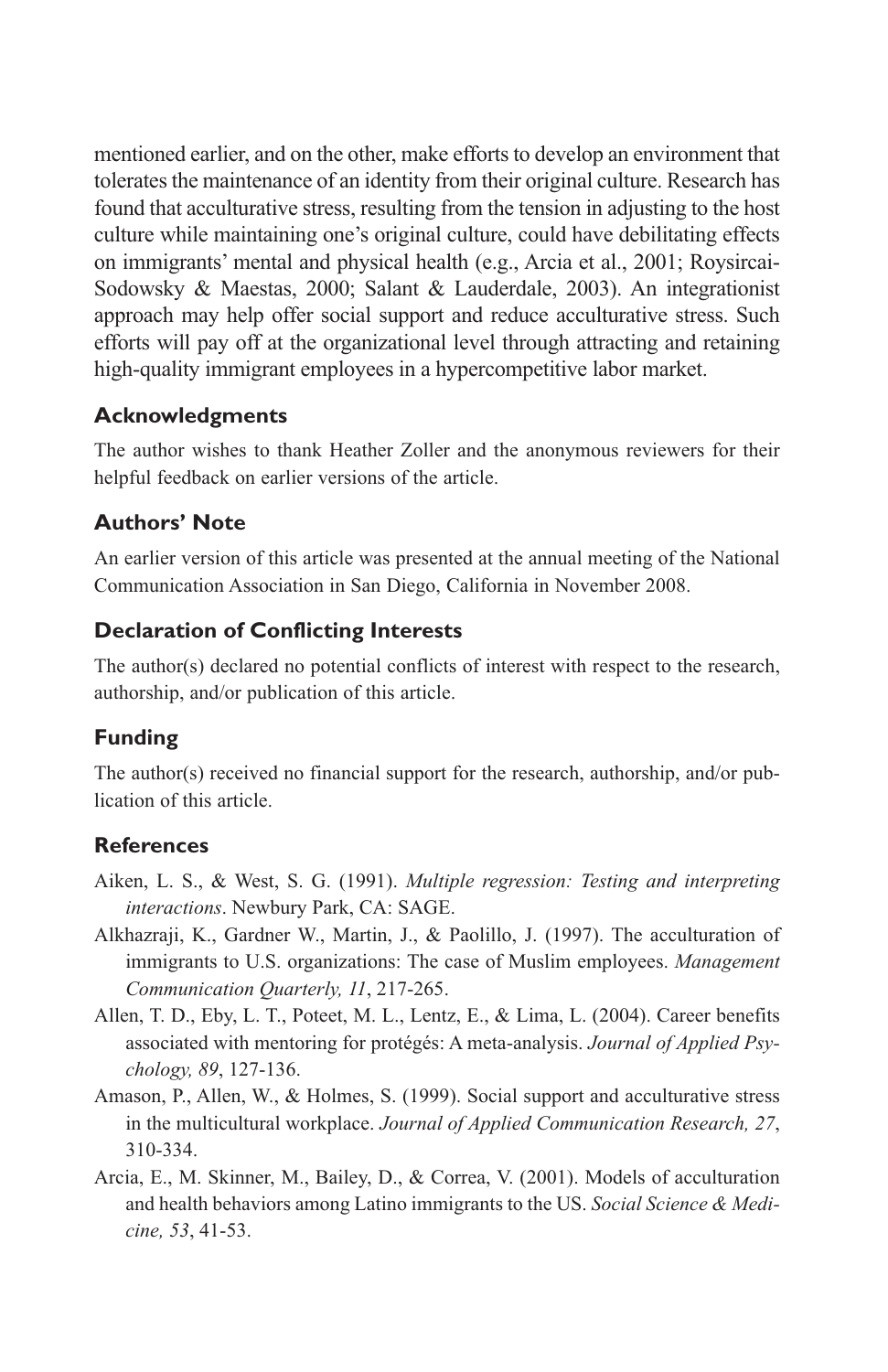- Arnfast, J. S., & Jorgensen, N. (2003). Code-switching as a communication, learning, and social negotiation strategy in first-year learners of Danish. *International Journal of Applied Linguistics, 13*(1), 23-53.
- Ashkanasy, N., & O'Connor, C. (1997). Value congruence in leader-member exchange. *Journal of Social Psychology, 137*, 647-662.
- Beehr, T., Jex, S., Stacy, B., & Murray, M. (2000). Work stressors and coworker support as predictors of individual strain and job performance. *Journal of Organizational Behavior, 21*, 391-406.
- Berry, J. W. (1994). Acculturation and psychological adaptation: An overview. In A. Bouvy, F. van de Vijver, P. Boski, & P. Schmitz (Eds.), *Journeys into crosscultural psychology* (pp. 129-141). Berwyn, PA: Swets & Zeitlinger.
- Berry, J. W. (1997). Immigration, acculturation, and adaptation. *Applied Psychology: An International Review, 46*, 5-68.
- Bozionelos, N., & Wang, L. (2006). The relationship of mentoring and network resources with career success in the Chinese organizational environment. *International Journal of Human Resource Management, 17*, 1531-1546.
- Bryant, S. (2005). The impact of peer mentoring on organizational knowledge creation and sharing: An empirical study in a software firm. *Group and Organization Management, 30*, 319-338.
- Bureau of Labor Statistics. (2009, March). *Foreign born workers: Labor force characteristics in 2008*. Washington, DC: U.S. Department of Labor.
- Byrne, D. (1971). *The attraction paradigm*. San Diego, CA: Academic Press.
- Camarota, S. (2007). *Immigrant in the United States, 2007: A Profile of America's foreign-born population*. Retrieved from http://www.cis.org
- Cha, S. E., & Edmondson, A. C. (2006). When values backfire: Leadership, attribution, and disenchantment in a values-driven organization. *Leadership Quarterly, 17*, 57-78
- Chattopadhyay, P. (1999). Beyond direct and symmetrical effects: The influence of demographic dissimilarity on organizational citizenship behavior. *Academy of Management Journal, 42*, 273-287.
- Fairhurst, G. (1993). The leader-member exchange patterns of women leaders in industry: A discourse analysis. *Communication Monographs, 60*, 321-351.
- Fairhurst, G. (2001). Dualisms in leadership research. In F. M. Jablin & L. L. Putnam (Eds.), *The new handbook of organizational communication: Advances in theory, research, and methods* (pp. 379-439). Thousand Oaks, CA: SAGE.
- Fairhurst, G. (2007). *Discursive leadership: In conversation with leadership psychology*. Thousand Oaks, CA: SAGE.
- Gerstner, C., & Day, D. (1997). Meta-analytic review of leader-member exchange theory: Correlates and construct issues. *Journal of Applied Psychology, 82*, 827-844.
- Ghobadian, A., & Gallear, D. (1997). TQM and organization size. *International Journal of Operations and Production Management, 17*, 121-163.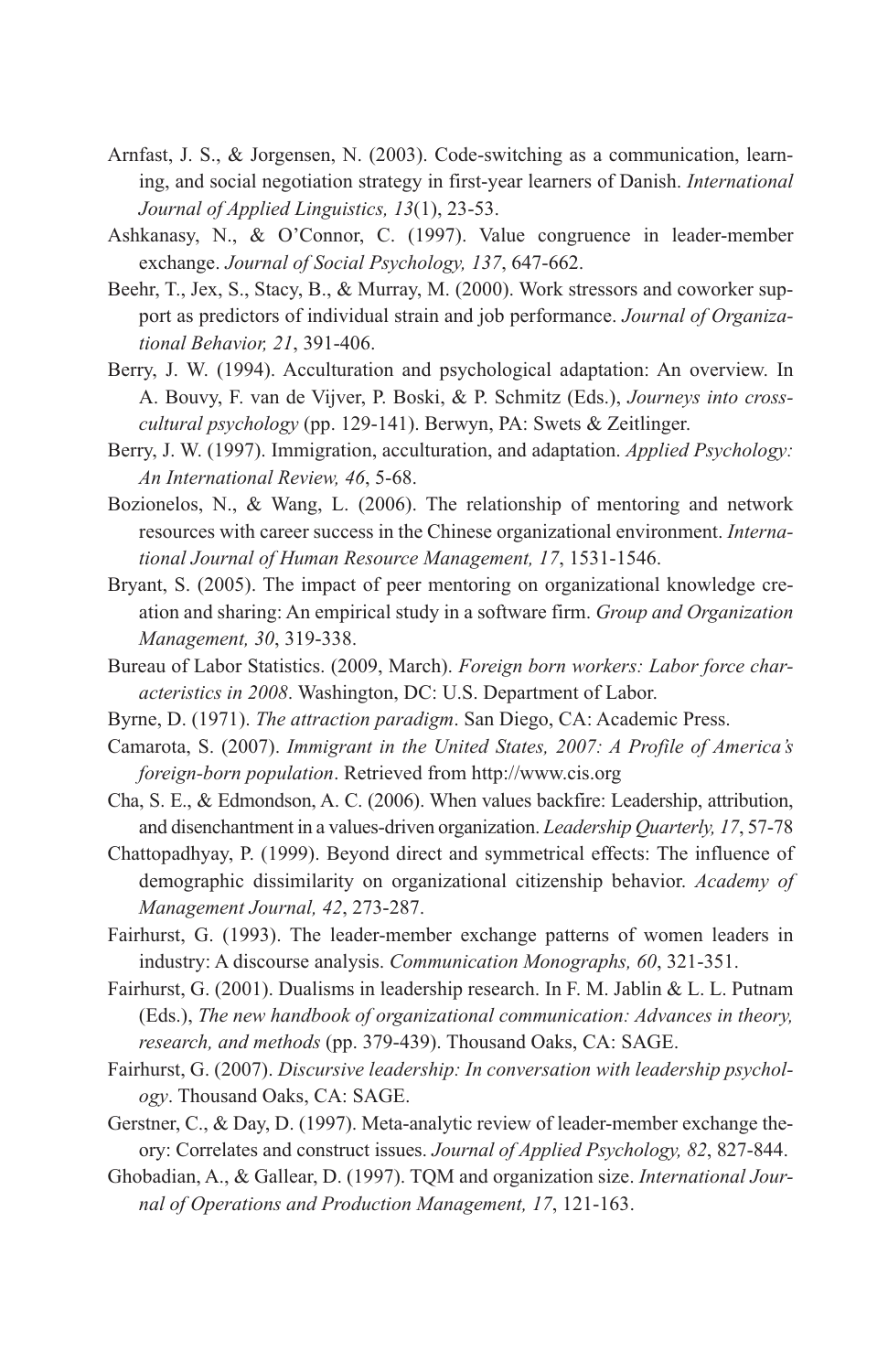- Goffman, E. (1959). *The presentation of self in everyday life*. New York, NY: Anchor Books.
- Golden, T. (2006). The role of relationships in understanding telecommuter satisfaction. *Journal of Organizational Behavior, 27*, 319-40.
- Graen, G., & Uhl-Bien, M. (1995). Relationship-based approach to leadership: Development of leader-member exchange (LMX) theory of leadership over 25 years: Applying a multi-level multi-domain perspective. *Leadership Quality, 6*, 219-247.
- Granovetter, M. (1976). Network sampling: Some first steps. *American Journal of Sociology, 81*, 1287-1303.
- Hair, J. F., Jr., Anderson, R. E., Tatham, R. L., & Black, W. C. (1998). *Multivariate data analysis* (5th ed.). Upper Saddle River, NJ: Prentice Hall.
- Hegstad, C., & Wentling, R. (2005). Organizational antecedents and moderators that impact on the effectiveness of exemplary formal mentoring programs in Fortune 500 companies in the United States. *Human Resource Development International, 8*, 467-487.
- Hezlett, S., & Gibson, S. (2005). Mentoring and human resources development: Where we are and where we need to go. *Advances in Developing Human Resources, 7*, 446-469.
- Hill, S., Bahniuk, M., Dobos, J., & Rouner, D. (1989). Mentoring and other communication support in the academic setting. *Group and Organization Studies, 14*, 355-368.
- Husted, L., Nielson, H., Rosholm, M., & Smith, N. (2001). Employment and wage assimilation of male first-generation immigrants in Denmark. *International Journal of Manpower, 22*, 39-71.
- Jablin, F. (2001). Organizational entry, assimilation, and disengagement/exit. In F. M. Jablin & L. L. Putnam (Eds.), *The new handbook of organizational communication: Advances in theory, research, and methods* (pp. 732-818). Thousand Oaks, CA: SAGE.
- Jaccard, J., Turrisi, R., & Wan, C. K. (1990). *Interaction effects in multiple regression*. Newsbury Park, CA: SAGE.
- Jan, J. M. (2003). Code-switching for power wielding: Inter-gender discourse at the workplace. *Multilingua, 22*, 41-57.
- Kim, Y. Y. (2001). *Becoming intercultural: An integrative theory of communication and cross-cultural adaptation*. Thousand Oaks, CA: SAGE.
- Kim, Y. Y. (2005). Adapting to a new culture: An integrative communication theory. In W. B. Gudykunst (Ed.), *Theorizing about intercultural communication* (pp. 375-400). Thousand Oaks, CA: SAGE.
- Koberg, C., Boss, W., Chappelle, D., & Ringer, R. (1994). Correlates and consequences of protégé mentoring in a large hospital. *Group and Organization Management, 19*, 219-239.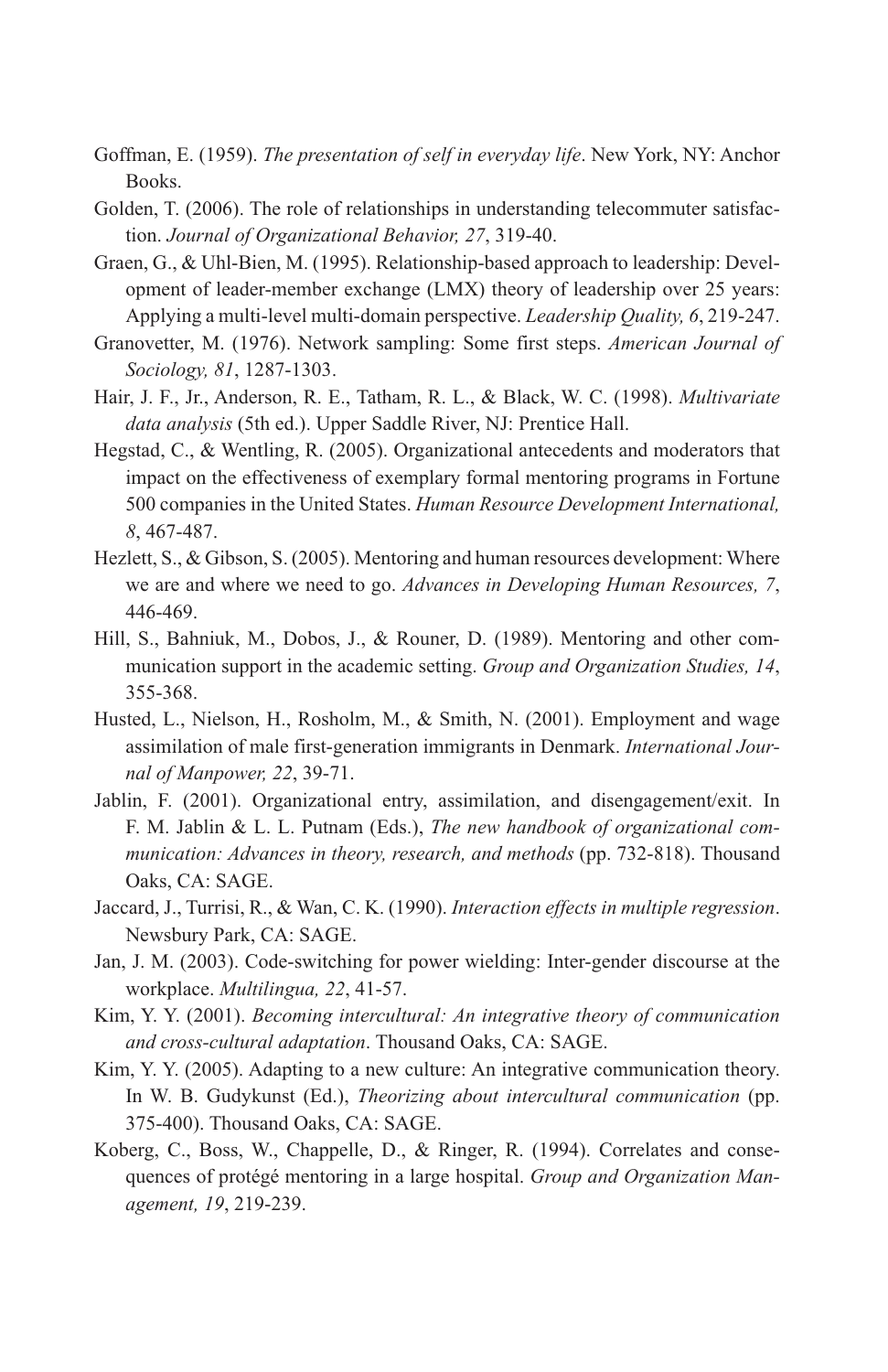- Kogut, B., & Singh, H. (1988). The effect of national culture on the choice of entry mode. *Journal of International Business Studies, 19*, 411-432.
- Kram, K. E. (1985). *Mentoring at work: Developmental relationships in organizational life*. Glenview, IL: Scott, Foresman.
- Kramer, M. W., Callister, R. R., & Turban, D. B. (1995). Information-receiving and information-giving during job transitions. *Western Journal of Communication, 59*, 151-170.
- Krone, K. (1992). A comparison of organizational, structural, and relationship effects on subordinates' upward influence choices. *Communication Quarterly, 40*, 1-15.
- Law, K., Wong, C., Wang, D., & Wang, L. (2000). Effect of supervisor-subordinate guanxi on supervisory decisions in China: an empirical investigation. *International Journal of Human Resource Management, 11*, 751-765.
- Lee, G., & Xie, W. (2006). Organizational size and IT innovation adoption: A metaanalysis. *Information & Management, 43*, 975-985.
- Lee, W., & Tse, D. (1994). Changing media consumption in a new home: Acculturation patterns among Hong Kong immigrants to Canada. *Journal of Advertising, 23*, 1, 57-70
- Leiter, M., & Maslach, C. (1988). The impact of interpersonal environment on burnout and organizational commitment. *Journal of Organizational Behavior, 9*, 297-308.
- Leong, F. (2001). The role of acculturation in the career adjustment of Asian American workers: A test of Leong and Chou's (1994) formulation. *Cultural Diversity of Ethnic Minority Psychology, 7*, 262-273.
- Liao, H., Joshi, A., & Chuang, A. (2004). Sticking out like a sore thumb: Employee dissimilarity and deviance at work. *Personnel Psychology, 57*, 969-1000.
- Liden, R., Sparrowe, R., & Wayne, S. (1997). Leader-member exchange theory: The past and potential for the future. *Research in Personnel and Human Resources Management, 15*, 47-119.
- Liden, R., Wayne, S., & Stilwell, D. (1993). A longitudinal study on the early development of leader-member exchanges. *Journal of Applied Psychology, 7*, 662-674.
- Llies, R., Nahrgang, J., & Morgeson, F. (2007). Leader-member exchange and citizenship behaviors: A meta-analysis. *Journal of Applied Psychology, 92*, 269-277.
- Manwa, H., & Manwa, F. (2007). Applicability of the western concept of mentoring to African organizations: A case study of Zimbabwean organizations. *Journal of African Business, 8*, 31-43.
- Mendoza, R. (1989). An empirical scale to measure type and degree of acculturation in Mexican-American adolescents and adults. *Journal of Cross-Cultural Psychology, 20*, 372-385.
- Mueller, B., & Lee, J. (2002). Leader-member exchange and organizational communication satisfaction in multiple contexts. *Journal of Business Communication, 39*, 2, 220-244.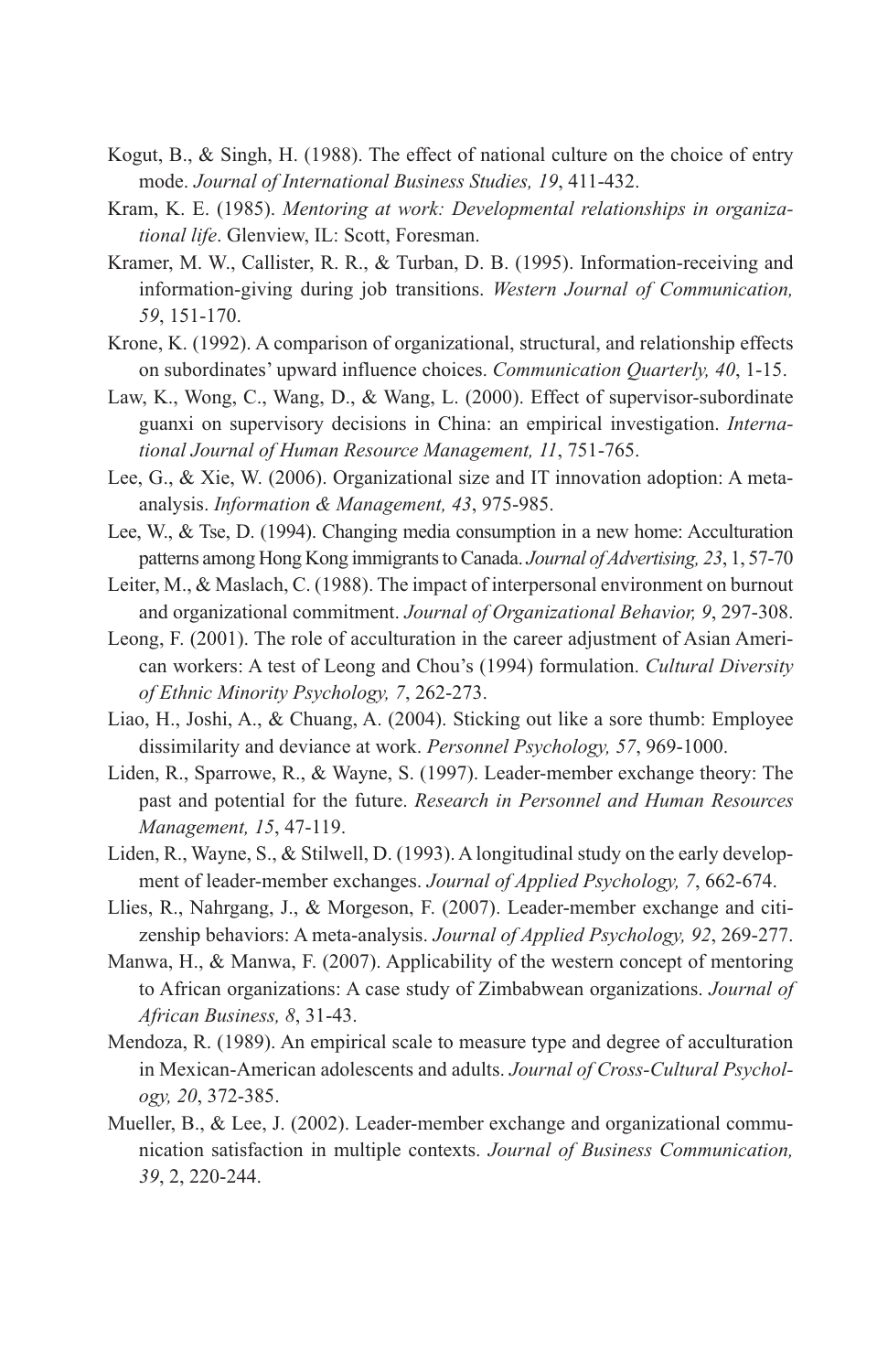- Ogbonna, E., & Harris, L. (2006). The dynamics of employee relationships in an ethnically diverse workforce. *Human Relations, 59*, 379-407.
- Ordovensky, J., & Hagy, A. (1998). *Immigrant status, race, and institutional choice in higher education*. Retrieved from http://www.ces.census.gov/index.php/ces/ cespapers?down\_key=100290
- Ownbey, S., & Horridge, P. (1997). Acculturation levels and shopping orientations of Asian-American consumers. *Psychology & Marketing, 14*, 1-18.
- Payne, S., & Huffman, A. (2005). A longitudinal examination of the influence of mentoring on organizational commitment and turnover. *Academy of Management Journal, 48*, 158-168.
- Phillips, A., & Bedeian, A. (1994). Leader-follower exchange quality: The role of personal and interpersonal attributes. *Academy of Management Journal, 37*, 990-1001.
- Phornprapha, S., & Chansrichawla, S. (2007). Leadership-supported mentoring: The key to enhancing organizational commitment and retaining newcomers. *International Journal of Management and Decision-Making, 8*, 394-425.
- Pitts, D., & Jarry, E. (2007). Ethnic diversity and organizational performance: Assessing diversity effects at the managerial and street levels. *International Public Management Journal, 10*, 233-254.
- Podsakoff, P. M., MacKenzie, S. B., Lee, J.-Y, & Podsakoff, N. P. (2003). Common method biases in behavioral research: A critical review of literature and recommended remedies. *Journal of Applied Psychology, 88*, 879-903.
- Roysircai-Sodowsky, G. R., & Maestas, M. V. (2000). Acculturation, ethnic identity, and acculturative stress: Evidence and measurement. In R. H. Dana (Ed.), *Handbook of cross-cultural and multicultural assessment* (pp. 131-172). Mahwah, NJ: Lawrence Erlbaum.
- Salant, T., & Lauderdale, D. (2003). Measuring culture: A critical review of acculturation and health in Asian immigrant populations—A meta-analysis on acculturation in the health field. *Social Science & Medicine, 57*, 71-90.
- Schriesheim, C., Castro, S., & Cogliser, C. (1999). Leader-member exchange (LMX) research: A comprehensive review of theory, measurement, and data-analytic practices. *Leadership Quarterly, 10*, 63-114.
- Schrodt, P., & Afifi, T. (2007). Communication processes that predict young adults' feelings of being caught and their associations with mental health and family satisfaction. *Communication Monographs, 74*, 200-228.
- Schyns, B., Paul, T., Mohr, G., & Blank, H. (2005). Comparing antecedents and consequences of leader-member exchange in a German working context to findings in the U.S. *European Journal of Work & Organizational psychology, 14*, 1-23.